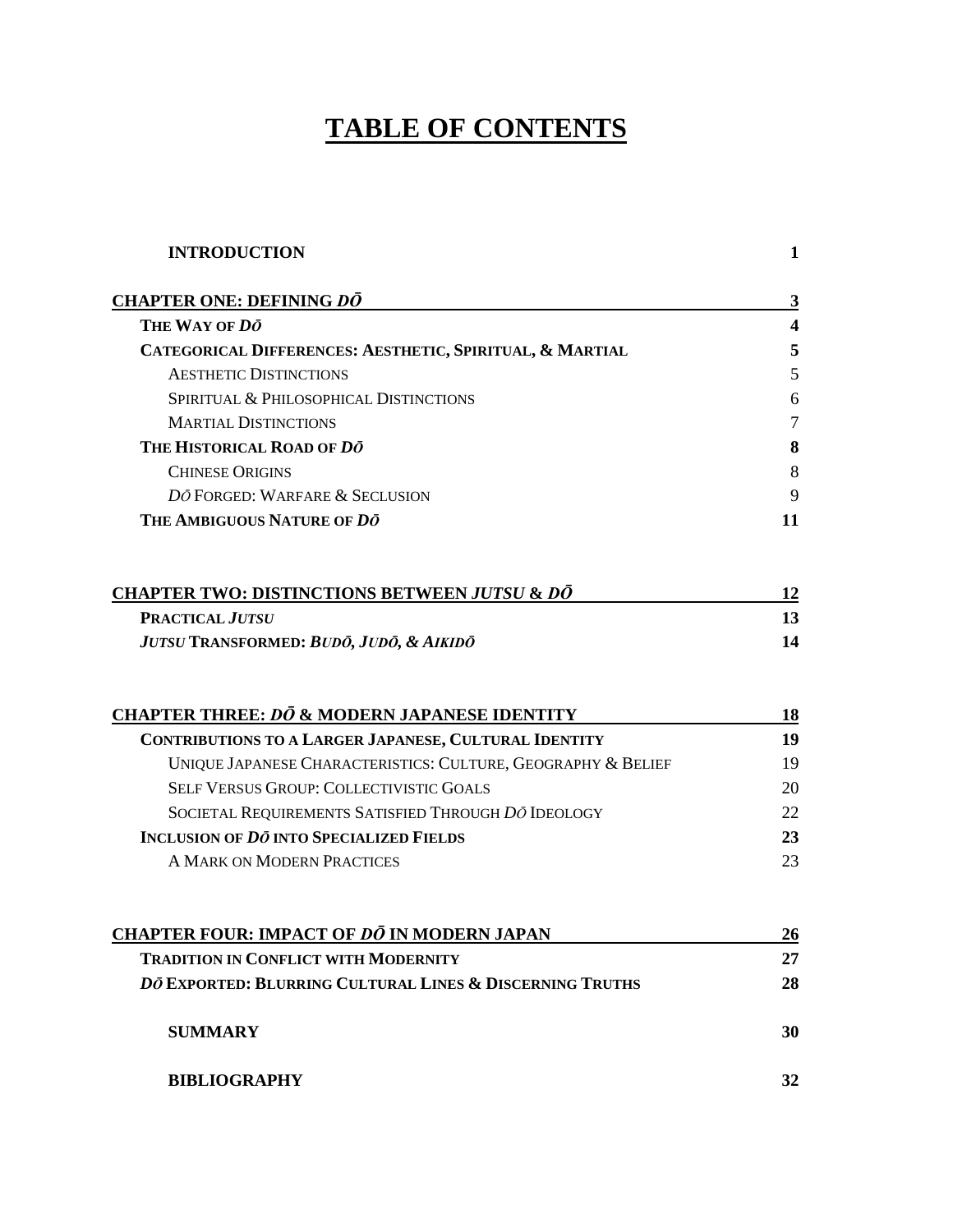All cultures each are built upon various sets of principles, philosophies, and traditions. Some principles are shared between the various cultures, displaying similarities. Other principles display the sharp contrasts between cultures separated by distance, language and ideology. Social nature of humankind is that of categorizing and organizing differences, creating an "us," and inversely a "them." Within these categories of difference lies human identity.

The varying identities of humanity's many cultures and peoples are not easily defined. The separation of a personal identity from another is the basis of cultural context as a whole. Histories, traditions, and philosophical understandings of the self are a part of what composes individual identity, within larger social contexts. The crafting of a group's cultural identity is undoubtedly far more complex.

Western cultures are a blending of various influences. Yet, there are clear distinctions between U.S. American culture and cultures of European roots. Asian cultures are equally as varied. Although ignorance often lumps all of Asia as one culture, further investigation shines light on the truth of immense diversity. As distinct as U.S. American culture is from Europe, so too is Japanese culture distinct from the whole of Asia.

From the sixth century (C.E.), during the age of immigration for Buddhist and Confucianist ideologies, through the *Sengoku* era of perpetual warfare from 1300 through 1600, the theories of a Japanese application of *dō* were beginning to take root in the cultural make-up of a distinct Japanese identity. During the *Tokugawa* era, and reaching forward into the *Meiji* period of restoration of 1868, a reformation of identity and historical placement offered a new set of tools in examining the cultural legacy of *dō* in connection with a modern, globalizing structure of society. Leading up to and beyond the victories and, ultimately, the defeats of World War II,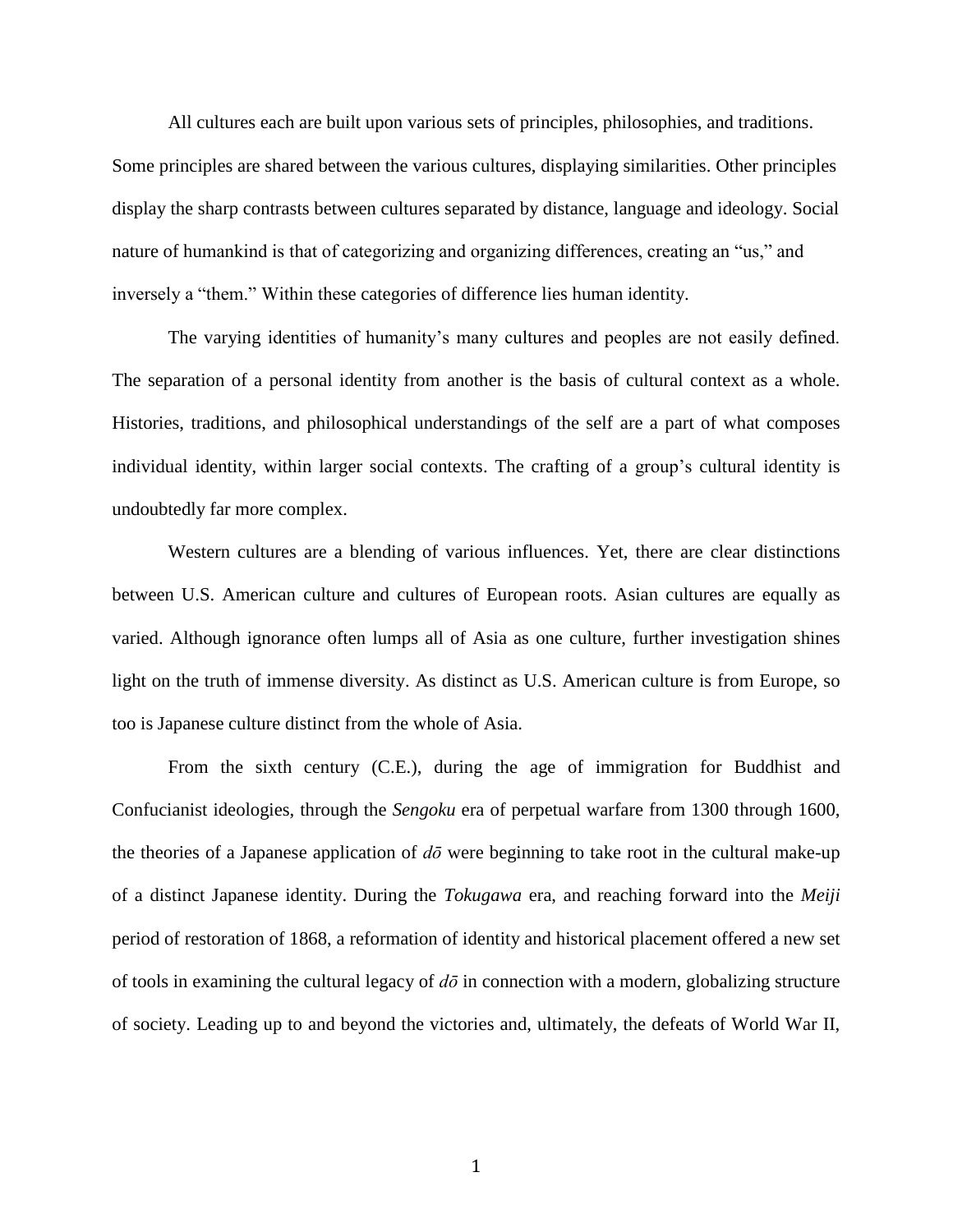and into the bubble economy of the 1980's, the meaning of *dō* was again shifted and refocused to be more directly in line with the emerging conventions of contemporary Japan.

Along with Japan's cultural traditions, the concept of  $d\bar{o}$ , and the philosophies inherently connected with it, help craft the modern Japanese identity. It is the evolution of these philosophies, which have been consistently revised for each generational era, which has allowed *dō* to continue to remain relevant in the socio-cultural understanding of the Japanese people. The philosophical principles of *dō*, through various forms and applications, continue to impact modern Japanese society, just as it has done so throughout history. Through its relationship with a historical and modern identity of Japanese people, *traditional* Japanese culture allows an avenue to the understanding of *dō*. From this understanding, investigation into the social and philosophical concepts that have contributed to a complex western understanding of Japanese identity in the  $21<sup>st</sup>$  century can begin.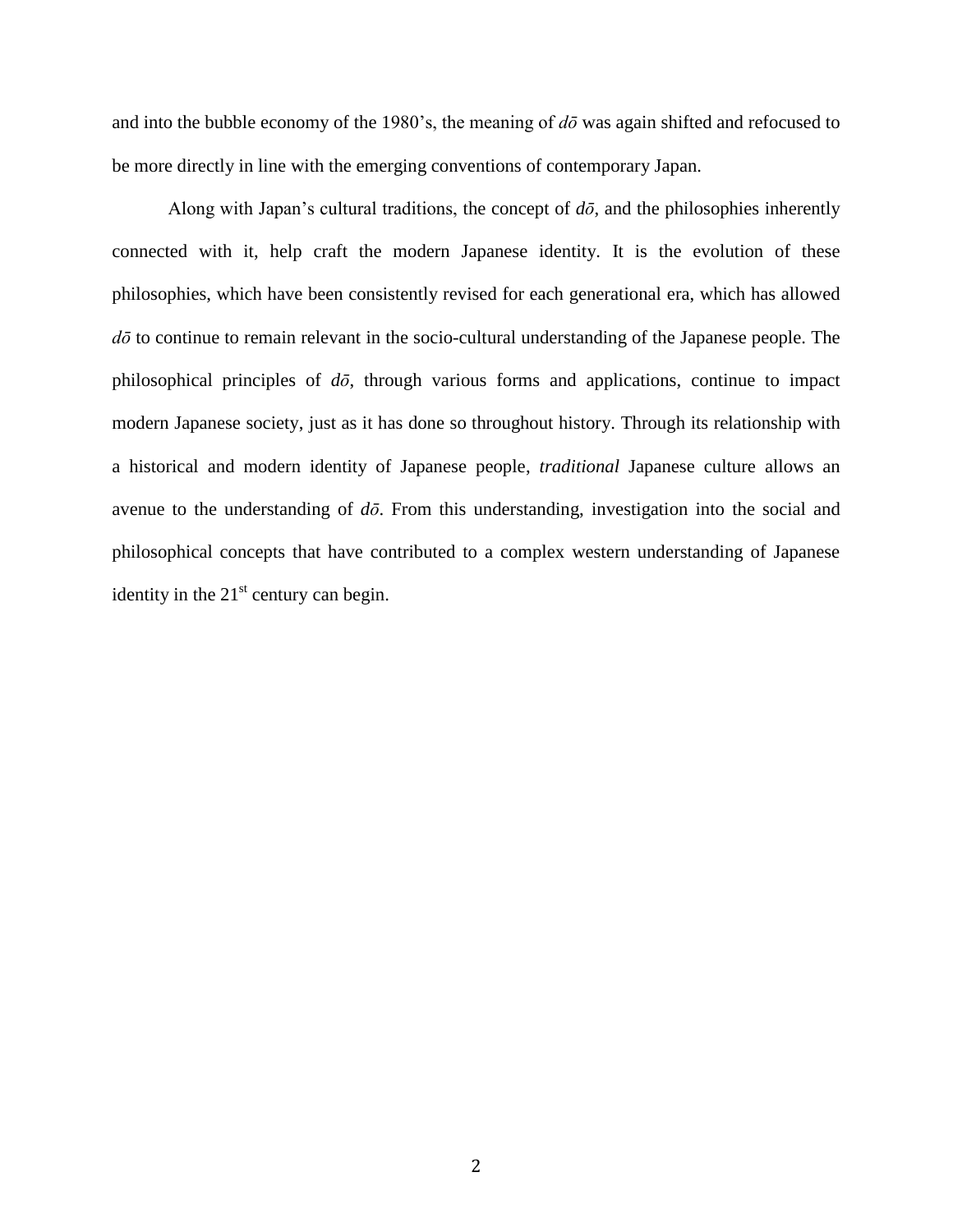# **Chapter One: Defining** *Dō*

"Is it not always true that reality and sincerity are to be preferred to merely artificial excellence? Artisans, for instance, make different sorts of articles, as their talents serve them. Some of them are keen and expert, and cleverly manufacture objects of temporary fashion, which have no fixed or traditional style, and which are only intended to strike the momentary fancy. These, however, are not true artisans. The real excellence of the true artisan is tested by those who make, without defects or sensational peculiarities, articles to decorate, we will say, some particular building, in conformity with correct taste and high aesthetic principle . . . Pictures, indeed, such as those of Mount *Horai,* which has never been beheld by mortal eye, or of some raging monstrous fish in a rough sea, or of a wild animal of some far-off country, or of the imaginary face of the demon, are often drawn with such striking vividness that people are started at the sight of them. These pictures, however, are neither real nor true. On the other hand, ordinary scenery, of familiar mountains, of calm streams of water, and of dwellings just before our eyes, may be sketched with an irregularity so charming, and with such excellent skill, as almost to rival Nature . . . These are the pictures in which is mostly evidenced the spirit and effectiveness of the superior hand of the master; and in these an inferior artist would only show [dullness] and inefficiency" (Murasaki, 42-43).

— Excerpt from *Genji Monogatari* (*The Tale of Genji*)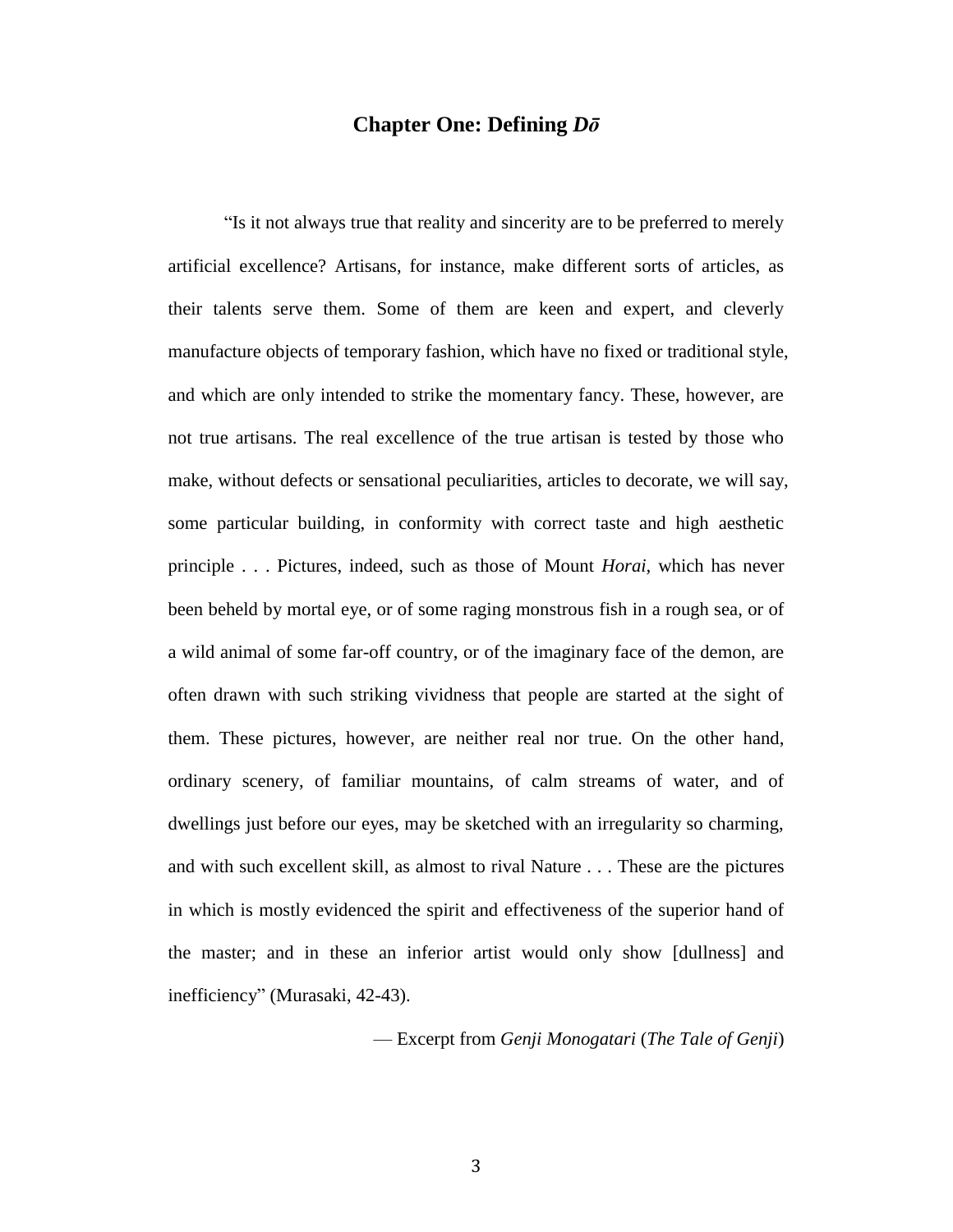Written around 1000 C.E. by Lady Murasaki Shikibu, the famed *Tale of Genji* provides insight into an emerging Japanese cultural self-awareness. The passage details a discussion between various fictional aristocrats. Initially discussing the ways of men and women in the realm of romance, the discussion shifts towards that of the philosophical methodology of aesthetic expression. The ways in which an amateur and a master approach their environments are connected to their dedication and intent.

Composed during the height of the *Heian era,* the *Tale of Genji* is heavily influenced by Murasaki's experience with court life. Court life of the *Heian* era offered fertile ground for the development of culture, philosophy and an immerging Japanese identity, newly separate and unique from a Chinese identity.

### **The Way of** *Dō*

Japanese  $d\bar{\sigma}$  (道), often translated as "way" or "path," is most commonly understood as a spiritual or philosophical principle. This principle implies a deep body of knowledge and tradition with an ethical, moral and aesthetic system connected to Japanese identity. While not original to Japanese culture, *dō* has been adapted into a distinctly Japanese principle.

The disciplined aesthetic perfection of mundane, yet intentional actions mirrors the Zen principles important to the  $d\bar{\sigma}$ . The purpose of such regulated actions are not only done to learn new skills, but to work toward building better character and a sense of internal harmony. The form is available to help the practitioner to discard thoughts, moving into *mushin*, or "no-mind" This attitude allows one to accept the world as it is, reaching the core of learning in *dō* practice (Davies, 76).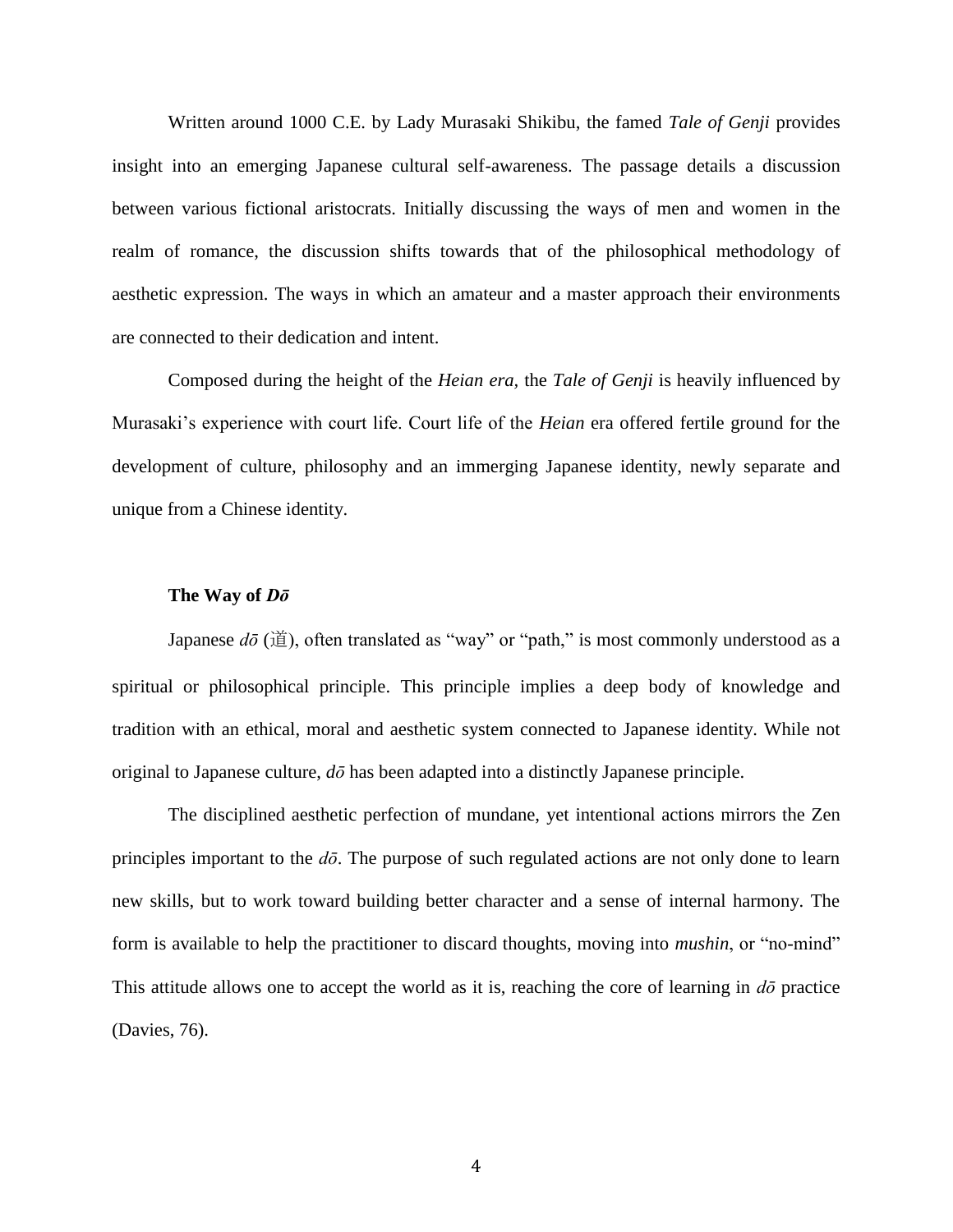Though it might appear that  $d\bar{\sigma}$  was developed in conjunction with martial, or military, philosophies, it was instead fostered out of an exploration of the origins of reality. *Dō* is the Japanese philosophical evolution of an earlier Chinese exercise at a creation of a unifying theory of existence (Chen, 83). Beginning as a Chinese cultural concept, *dō* has been adapted and reorganized for various time periods' limitations and necessities.

### **Categorical Differences: Aesthetic, Spiritual, & Martial**

### *Aesthetic Distinctions*

*Dō* can be applied to a variety of purposes. While most things do hold an aesthetic quality, the practice of honing an aesthetic discipline inherently sets it a part from other forms. An aesthetic distinction, in terms of an effect by *dō*, continues along the same premise of "way" or "path." The Japanese sense of aesthetic quality is immensely subtle in nature.

Japanese traditional aesthetics have a deeply rooted connection with the natural world. Not too unlike the European artistic quality and meaning of *vanitas*, Japanese *dō* conceptions are concerned with imbuing an ideal of the natural in existence. Beyond the natural, the ideal of the moment, and its impermanence is made consciously aware. Subtle associations, and an interplay between various components connect the practitioner/creator to the natural element being invoked and focused (Binyon, 31).

Specific examples of Japanese inclusion of *dō* in aesthetic include *shodō* (書道), calligraphy, *kadō* (花道), flower arrangement (also referred to as *ikebana*), and *sadō* (茶道), tea ceremony. This addition of the *dō* spirit into the artistic and aesthetically expressive forms in part has its roots in Zen Buddhism. The Japanese aesthetic is subjective in nature, and is represented in the subtlest of ways. A valued element in Japanese language and artistic expression is the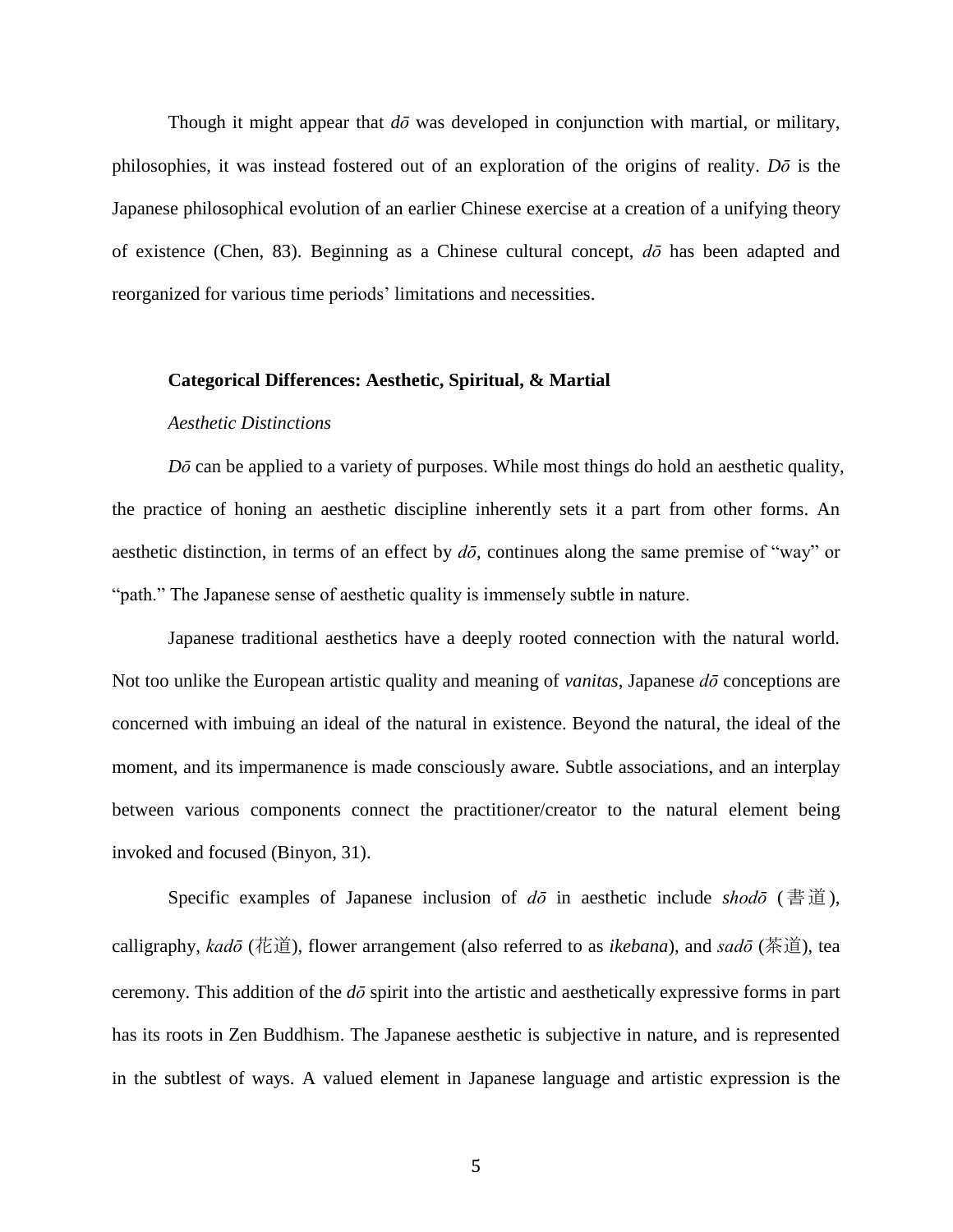space between the actions. This allows the feelings of the practitioner to discover a personal, hidden meaning and value (Davies, 37).

*Sadō*, and its related etiquette, was influenced by the actions of *samurai* as well as actions in the forms of *noh* (Japan's oldest theatre form) dances. The *bushidō* ideals of respect, and selflessness are highlighted to some degree. Furthermore, the inner spirit of the host must be balanced, to fulfill the ceremony (Yasuo, 239-241). The tea ceremony is an exercise in subtlety and an expression of natural beauty.

*Dō* meaning has an implied vision of morality, and an aesthetic quality of simplicity and elegance as an ideal of beauty is further expressed with the Japanese term *wabi-sabi* (侘び寂び). *Wabi* emphasizes a serene, transcendental frame of thought, while *sabi* connects to a principle of beauty in silence and a reverence for age. In relation with *sadō* and the tea ceremony, *wabi-sabi* represents the beauty in the quiet cultivation of the mind (Davies, 224-227).

### *Spiritual & Philosophical Distinctions*

*Dō* is, regardless of its other definable attributes, a philosophical concept. Spirituality and philosophy share a great deal of overlapping bonds. Each, as ideologies, shape how the world is interpreted and navigated. The Japanese spiritual system most often directly associated and identified by *dō* is *Shintō* (神道), or "way of the gods."

While *dō* is not expressly connected with Buddhism, Zen Buddhism has had an effect of the evolution of a Japanese understanding and application of *dō.* As a philosophical expression, Buddhism traverses a similar landscape as that of *dō*. The strongest philosophical extension of *dō* is the quest for refining personal discipline in the mental, spiritual and physical avenues of a given endeavor.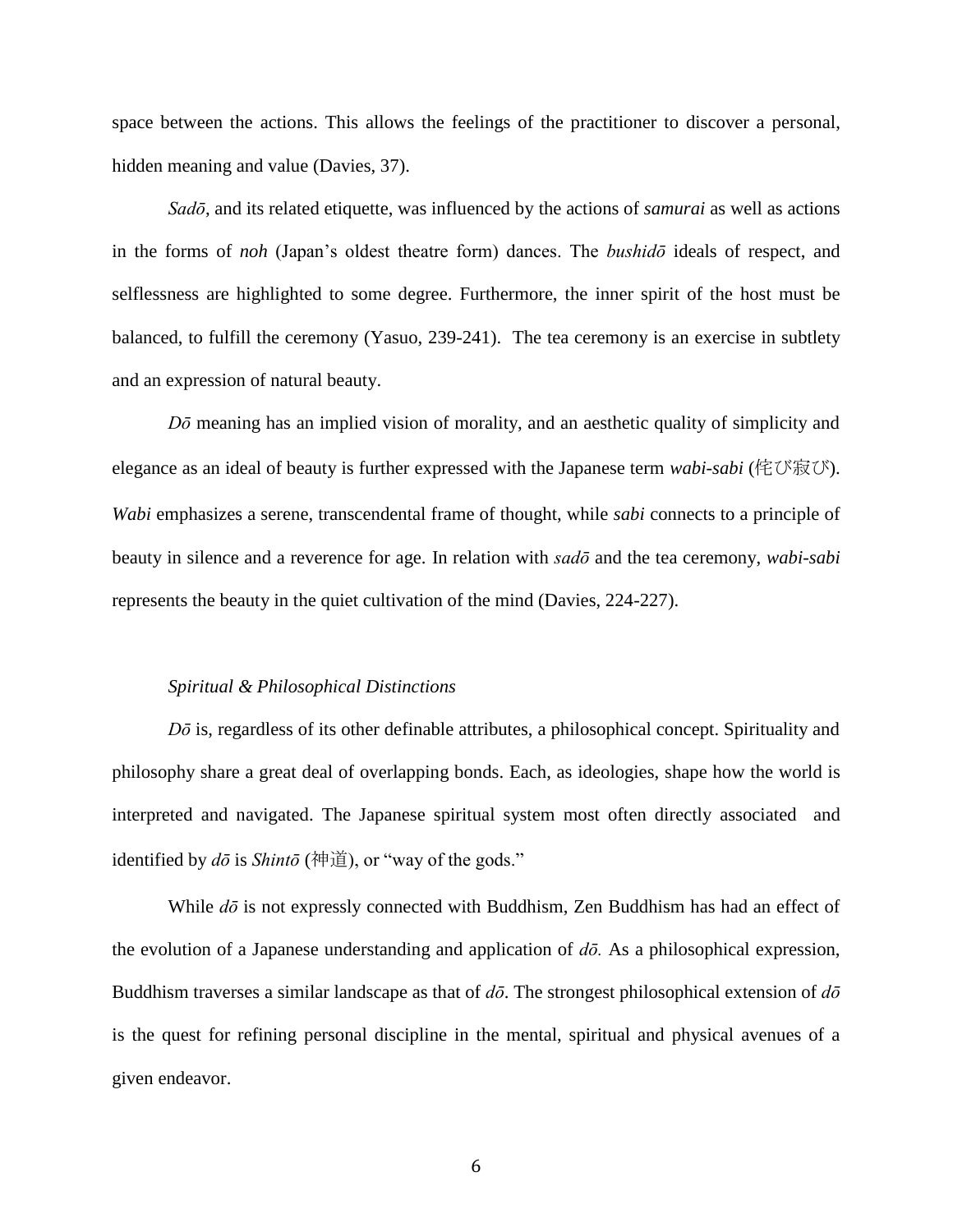Unlike Buddhism, and to a lesser extent, Confucianism, the importation of *Taoist* thought was never an official endeavor. *Taoist* principles were 'piggy-backed' within the philosophies of Buddhist traditions during the sixth century, and were further developed in Zen Buddhism thought the *Kamakura* period (1185—1392). The Japanese of the ancient and medieval eras applied their distinctly Japanese culture towards the traits from the Chinese imported principles. Focusing key concepts borrowed from the amalgam of Chinese and Japanese cultural precepts into the principle of Japanese *dō*, the Japanese fostered a method to meditate on life. By acting in a manner that is based on freedom, the Japanese, as Zen practitioners, achieve movement toward a realization of the *dō*.

### *Martial Distinctions*

*Budō* (武道), the "martial way," and *bushidō* (武士道), the "Way of the Warrior," are obvious applications of *dō* as a martial principle. Developed in the thirteenth century, *bushidō* was not only concerned with martial mastery, but of the ideals of loyalty, honor, duty and courage. These ideals were to be upheld, as they stood as the cornerstone of the *samurai* culture (Davies, 41-42). The pursuit of self-discovery and improvement drives the martial practitioner.

While Buddhism is not the only source of influence on the development of *bushidō*, it offers a spiritual element to the practice of *bushidō*. At the same time, Confucian ideology adds a humanistic element, emphasized in loyalty. This loyalty acted as a distinctive element in feudal Japanese society. In turn, it established the framework of a complex social hierarchy, of which has shaped modern social conventions in the twentieth century. (Davies, 43-45)

"The business of *samurai* is to die." This is an adage, which illustrates the levels of responsibility in living as well as dying. As much as the spirit of *bushidō* is concerned with the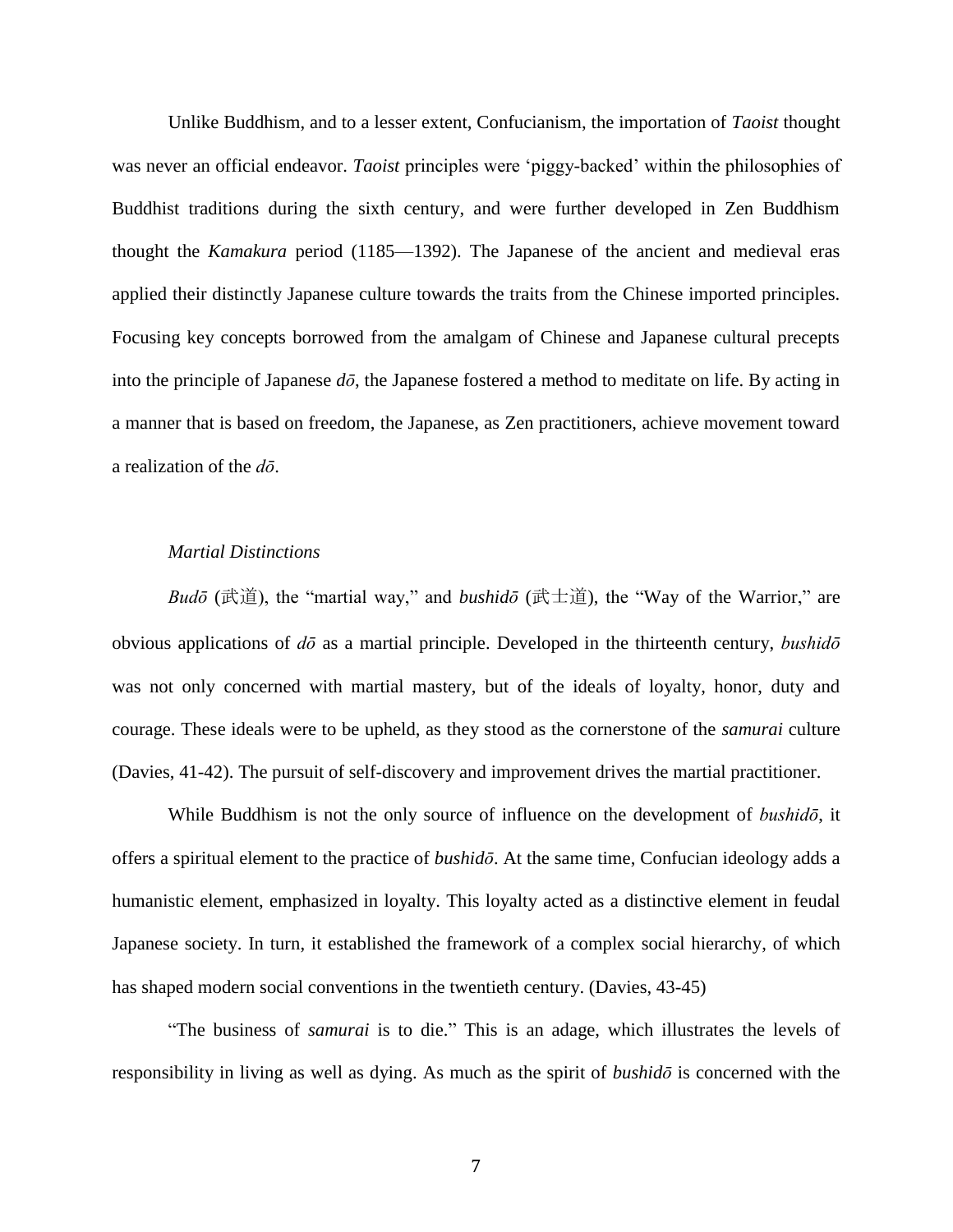behavioral aesthetics and morality in life, death was an ever-present reminder of their martial role. To live a life prepared for death at any moment is at the heart of *Bushidō* (Nobuyuki, 26-28).

Martial arts, sports and other physical activities are integrated with the *dō* with a martial distinction. *Judō* (柔道), the way of subtlety, and *aikidō* (合気道), the way of harmonizing energy, both are enhanced by the inclusion of the  $d\bar{o}$  spirit. Martial legacies of ancient and medieval Japan hold little relevance in practical application today. However, through the inclusion and application of *dō* principles as a vehicle for personal development, these martial legacies can retain value in a modern age.

### **The Historical Road of** *Dō*

#### *Chinese Origins*

One of the most influential ways of thought directly related to *dō* is *Taoism*. *Taoism*, dating back to the fifth century B.C.E., is a Chinese philosophy associated with the ideas of Laotzu. *Taoism's* access to Japanese culture is a result of its influence on Zen Buddhism. The translation of *Tao* (the Chinese equivalent to *dō*) aligns with the same sense of "way" but further extends to include the way to be *followed* (Davies, 72).

Borrowed cultural ideologies and concepts from non-Japanese sources are wonderfully prevalent in the whole of Japanese culture. Although Japan is only a fraction the size of Asia, many key elements have been taken from various Asian cultures and adapted to fit the principles of Japanese philosophy. This assimilation from outside sources is referred to as *iitoko dori*, and can be seen as a crucial element in the formation of the Japanese cultural identity.

Foreign elements adopted into Japanese culture are critical in shaping Japanese identity and perception. The earliest origins of *iitoko dori* are associated with reconciling the differences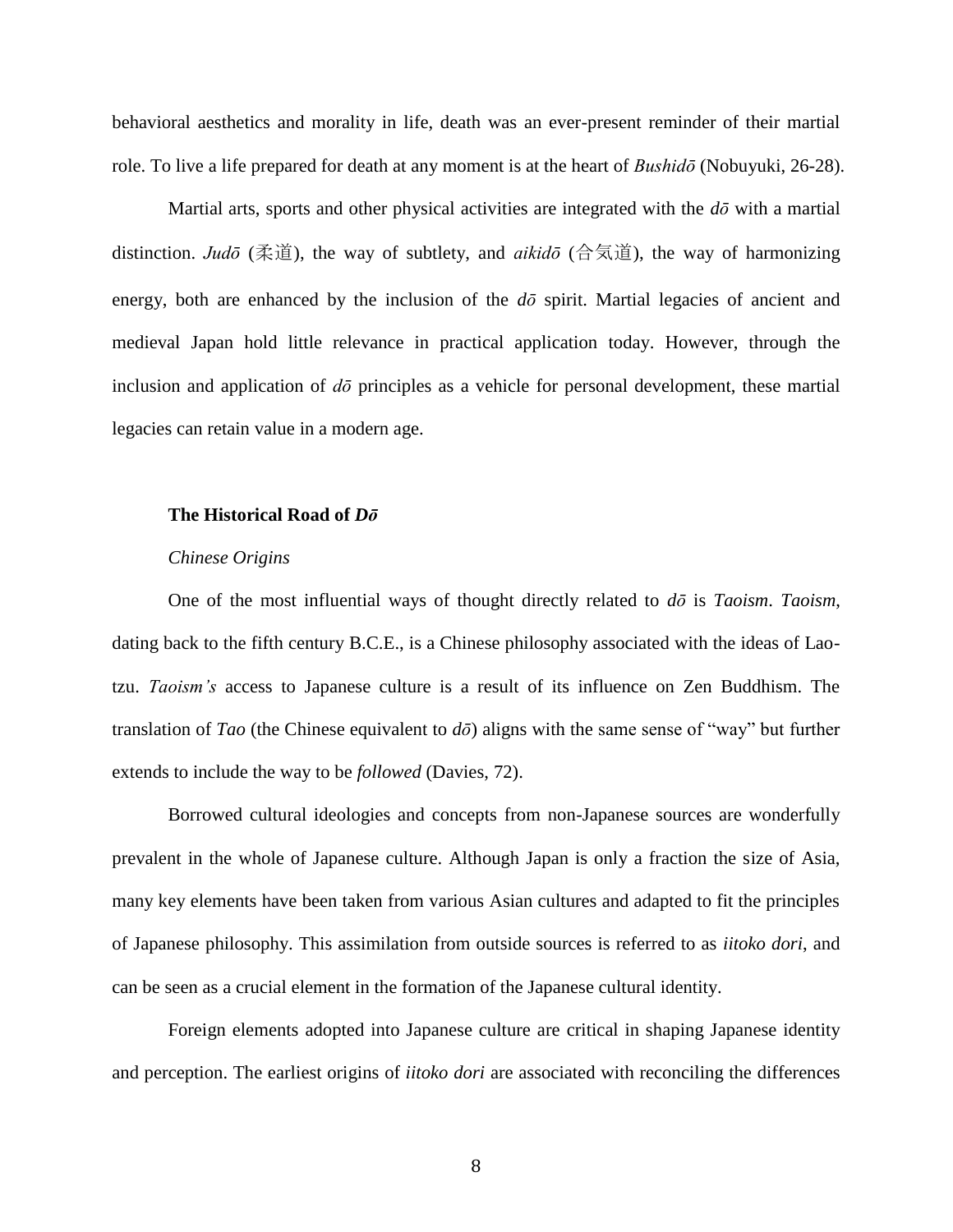in religious and philosophical thought of ancient Japan. An example of such adoption and adaptation of varying beliefs was expressed by Prince Shokoku, in the seventh century, "*Shinto* is the trunk, Buddhism is the branches, and Confucianism is the leaves" (Davies, 128). To some degree, *iitoko dori* appears to be conveniently selective, but serves the purpose of unifying various cultural concepts under an umbrella of 'Japaneseness.'

Within the *Tao Te Ching* (道德經), the Chinese concept of *Tao* is asserted to be an important source for understanding the reality of the world, directly connected to human lives and interactions (Chen, 82). Critical to most Chinese philosophical principles, *Tao's* societal and moral intentions would change from a seemingly literal ideology into an arena of metaphysical exploration. Originally composed around 220 B.C.E., the *Tao Te Ching* spent roughly 700-800 years maturing in China into a metaphorical comprehension of the universe and reality. As such, upon the Chinese *Tao's* inclusion into Japanese culture as *dō,* a great wealth of philosophical density associated with the "way" could be explored by method of *iitoko dori*, establishing an interpretation of a uniquely Japanese *dō*.

### *Dō Forged: Warfare & Seclusion*

The *Sengoku* period, or Warring States period, created an arena of sorts for the *samurai* to develop and sharpen their skills and temper their values. Between the  $15<sup>th</sup>$  and  $17<sup>th</sup>$  centuries, the various feudal lords fought for power, and as one *daimyo*, or lord, grew weak, the power vacuum would be filled by another *daimyo* growing stronger. The ever increasing, constant warfare put a good deal of strain on the Japanese people as a whole.

In a powerful bid to consolidate power, *daimyo* leader Tokugawa Ieyasu stirred his *samurai* forces to win at the battle of *Sekigahara* (1600), and shortly thereafter established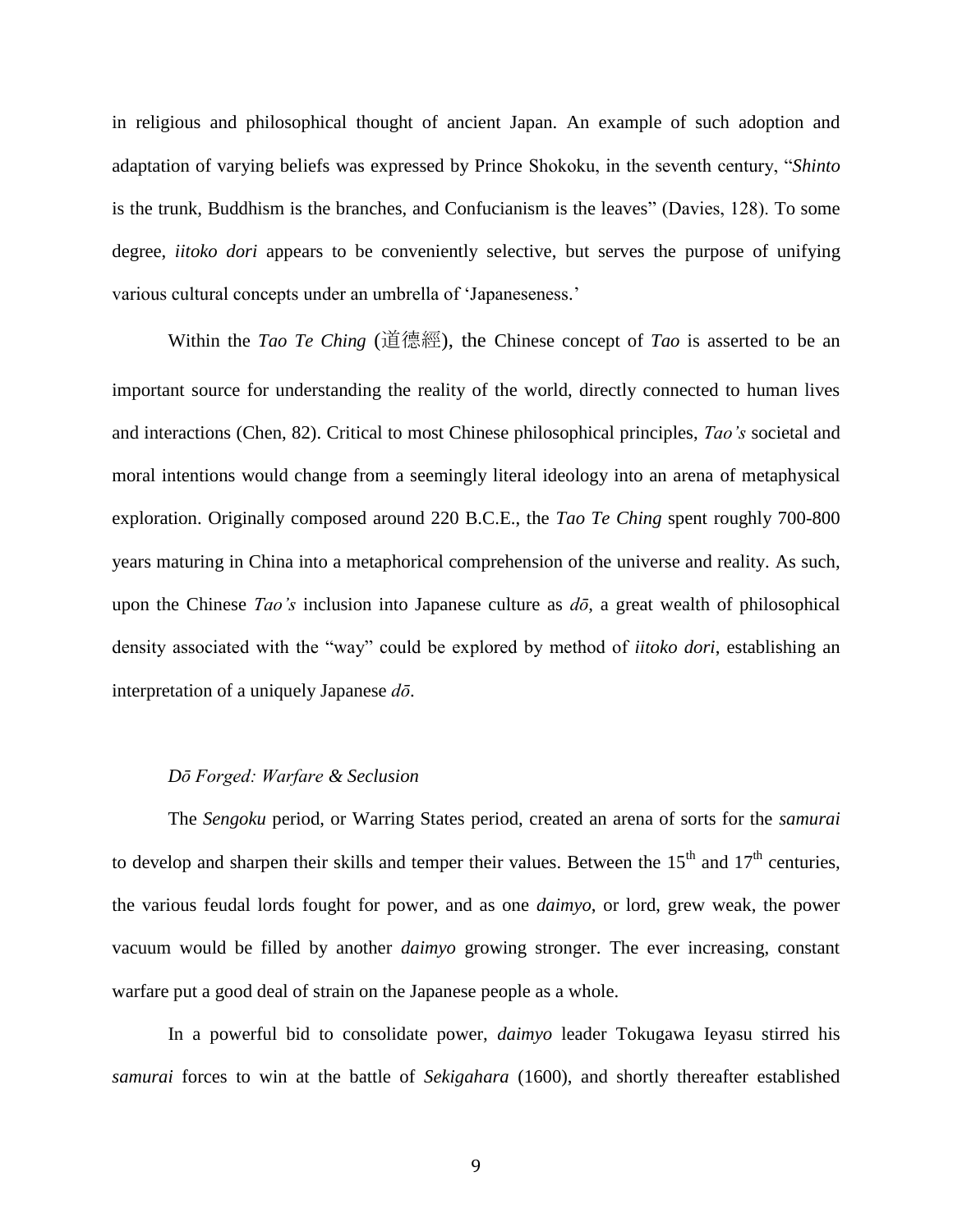himself as *shogun*, or commanding general. With the ending of the *Sengoku* period, the *Tokugawa* era was recognized. Tokugawa was able to successfully consolidate all power into one location, and under one banner, marking the beginning of a period of relative peace.

Tokugawa, as *shogun* closed Japan from all forms of foreign trade and exchange. By doing so, he subsequently created an environmental opportunity to cultivate a distinct Japanese nation, with the *samurai* at the helm. The *samurai* were professionalized under Tokugawa, locking their position in the social hierarchy, and distinguishing specific roles for *samurai* in the Tokugawa era (King 57).

*Samurai* of feudal Japan were instrumental in creating and solidifying a distinctly Japanese cultural perspective. From this perspective, a myriad of traditions were established and refined. By means of aesthetic pursuits such as *kadō*, spiritual exploration afforded by Zen Buddhism and *Shintō*, and the martial traditions of various forms of *budō*, the notion of *dō* was intricately woven into the social fabric of Japanese tradition, history and identity in the pre-*Meiji* period.

As the *Tokugawa* period brought relative peace, several hundred thousand *samurai* were without direct purpose, or any direction on how to occupy themselves. Without purpose, many warriors of the previous era took governmental administrative positions, entered into various levels of law enforcement, or wandered in search of purpose. While still receiving their stipends for loyal service to their *daimyo*, this connection (as it could be passed on hereditarily) became more and more abstract (Gordon 16-17).

Without a focus, the *samurai* ideals were reexamined. As such, the roles, values and expectations of the *samurai* evolved. The chief tool of the *bushi,* or warrior, class was their expert mastery of martial dominance. Those *samurai* who were present and a part of the

10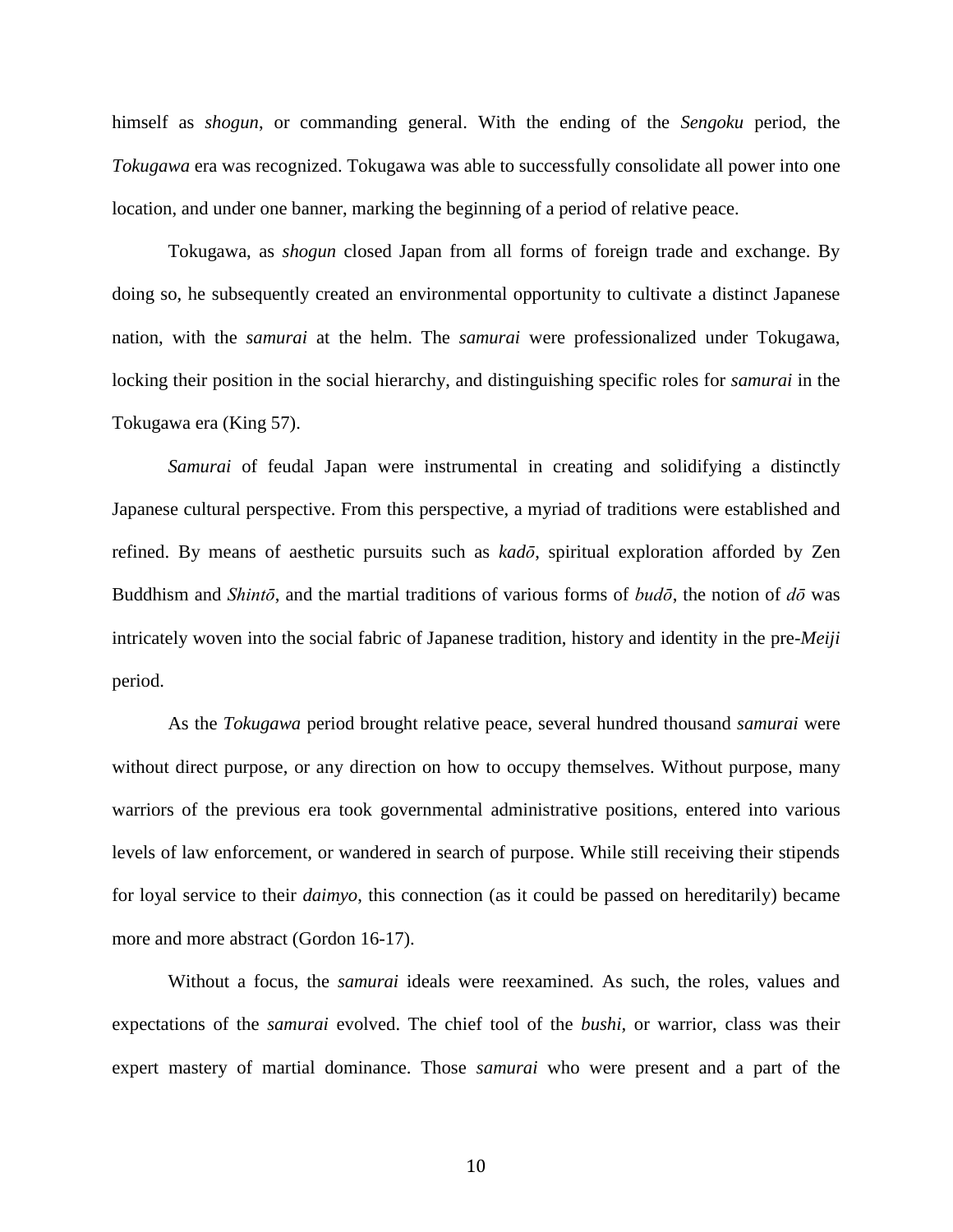Tokugawa consolidation campaigns were keenly aware of how Japan had changed, and how the *samurai* must change as well.

### **The Ambiguous Nature of** *Dō*

While in English,  $d\bar{\sigma}$  can be quickly assigned a translated meaning; the solidity of that meaning is questionable. *Dō* is a highly objective conceptual idea, built on a framework of ambiguity. The *dō* is structured as a contradictory notion, such as weakness over strength. To become strong with  $d\bar{o}$  is to advocate the superiority of being weak. As soon as something leads to an extremity (strength, speed, etc.) it can only reverse course. Emulating the *dō* "blunts its sharpness, unites its tangles, and softens its light" (Chen, 90)

In an interview on *aikidō* and its inclusion of the  $d\bar{o}$ , Endō Seishirō, 8<sup>th</sup> degree black belt, and original student of the founder of *aikidō*, explained, "…When it comes to *dō,* I feel it means something immense, deep, wide, and unclear. In my desire to somehow make it clearer, I sought books relating to *Taoism*... *Tao* can also be found in Confucianism and its virtues: *Jin*  $(\Box)$ , humanity, *Gi* (義), righteousness, *Rei* (礼), propriety, *Chi* (智), wisdom, *Shin* (信), faithfulness. It is said that *Tao* is to seek and realize, and thereby equip the self with, these virtues" (Pranin, 1).

Throughout the various applications, contradictions, and manifestations of *dō*, the purpose remains rooted in self-improvement and mastery of forms. If a specific explanation or translation cannot be found, then it can be said that the intention can be realized, at the very least. *Dō* can be used as a device to foster growth, creativity and transcendence, regardless of how each practitioner defines the "way."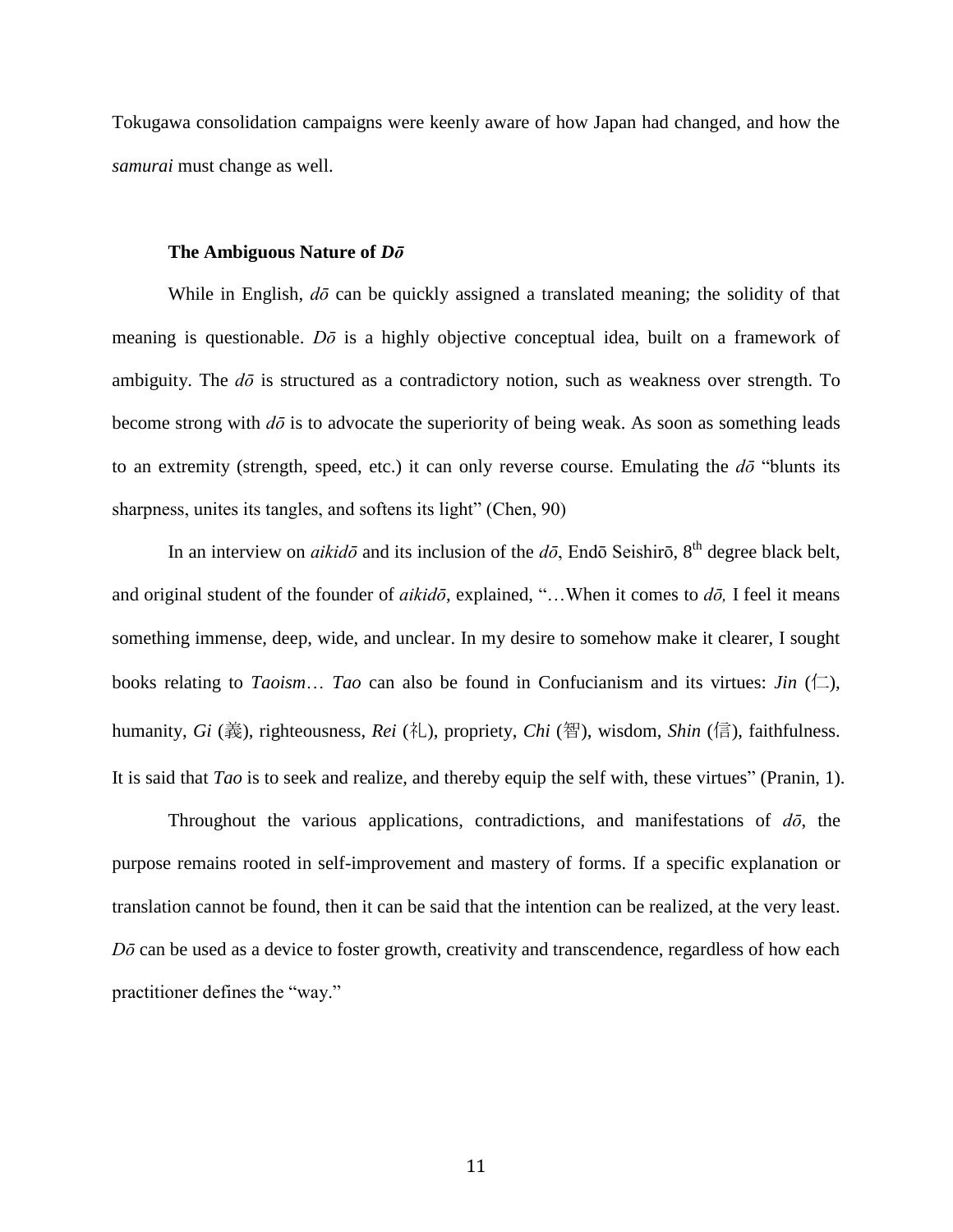# **Chapter Two: Distinctions Between** *Jutsu* **&** *Dō*

"Balance in most people is extremely poor: they try to align themselves in accordance with supposed vertical and horizontal lines in the objects around them. Experiments have been done in Japan in which a man tries to stand upright while a vertically striped "tent" hangs around him; when the tent is revolved the untrained man invariably loses balance because the visual cues are disturbed, whereas the *Judo* men with their *inner* sense of balance can stand steadily even on one leg" (Leggett, 8-10).

— Excerpt from *The Demonstration of Throws: Nage-no-Kata*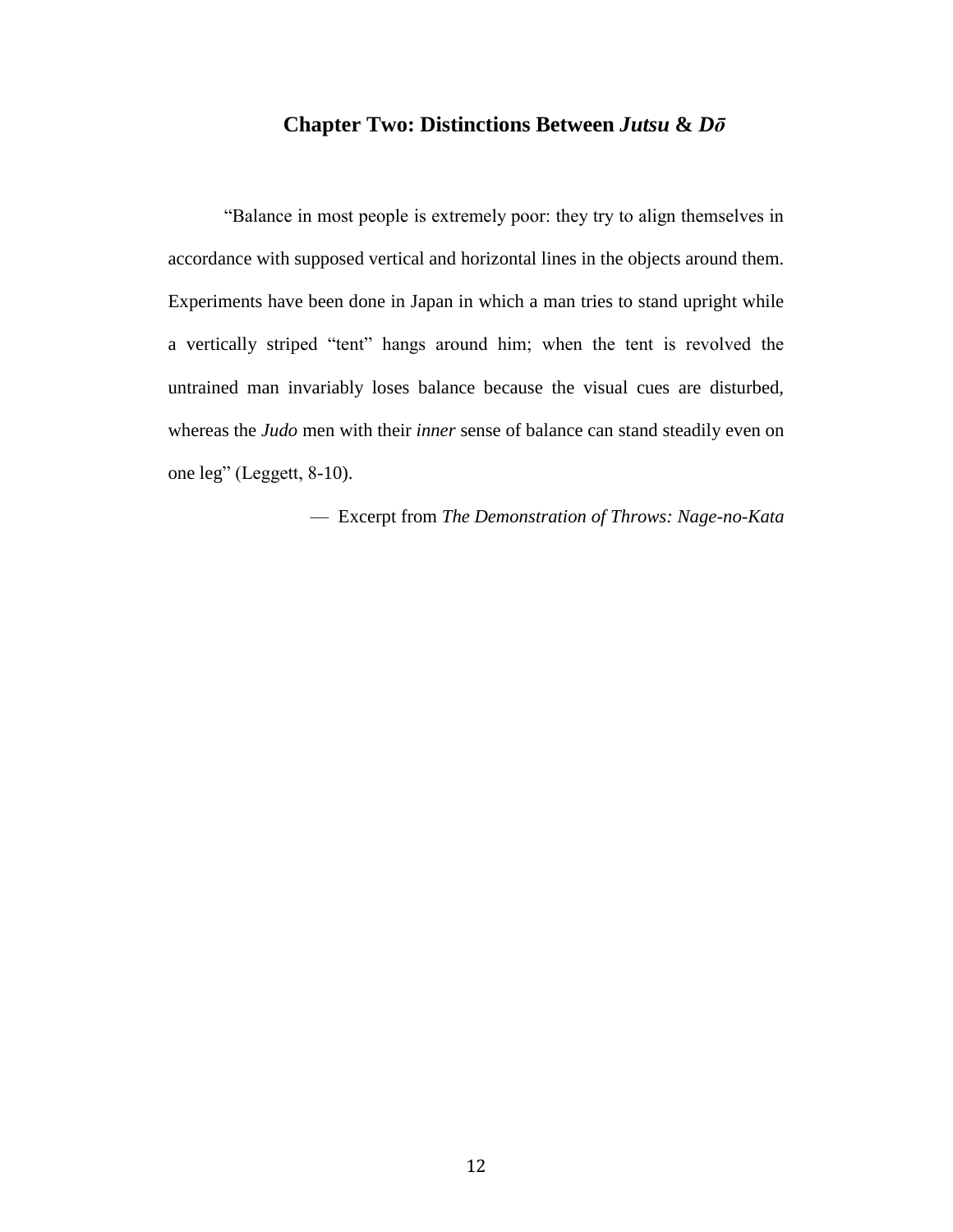In *The Demonstration of Throws: Nage-no-Kata*, *dō* communicates beyond martial aptitude. Using physical balance as a metaphor for social or personal balance, the study and practice of a particular way can strengthen and expand an understanding of the self as related to the inhabited environment. While there is a clear structure of technique and artistic form, the mastery comes from a place within the practitioner, a part of an inner awareness. The pervading nature of *dō* in modern Japan can be discussed as a means to acquire spiritual satisfaction through training and consideration of intention (Davies, 77).

## **Practical** *Jutsu*

Japan's cultural history is tied closely to its military history, as previously explored. From the era of Japanese feudal control of the late ninth century, to the Meiji Restoration of 1868, specializations in the art of combat were developed and perfected. These specializations, called *jutsu*, were individual methods systematically set apart from one another. *Jutsu (*術*)*, best translated as "method," "art," or "technique," implies a sense of perfected, measured actions (*Secrets of the Samurai*, 21-22).

Japanese identity's proximity to Zen Buddhism resulted in the structures of the *methods* and *paths* explored by the *jutsu*, and the *dō*. While the *jutsu*, its techniques, might be quick to learn, understanding the philosophy and path towards personal betterment is found to take far longer to grasp. The *jutsu* represents the practical applications of martial traditions. *Dō*, on the other hand, represents the transcendent potential of the martial tradition, in addition to and concert with aesthetic and spiritual themes. Both are required for martial mastery, but the scope of *jutsu* is far narrower.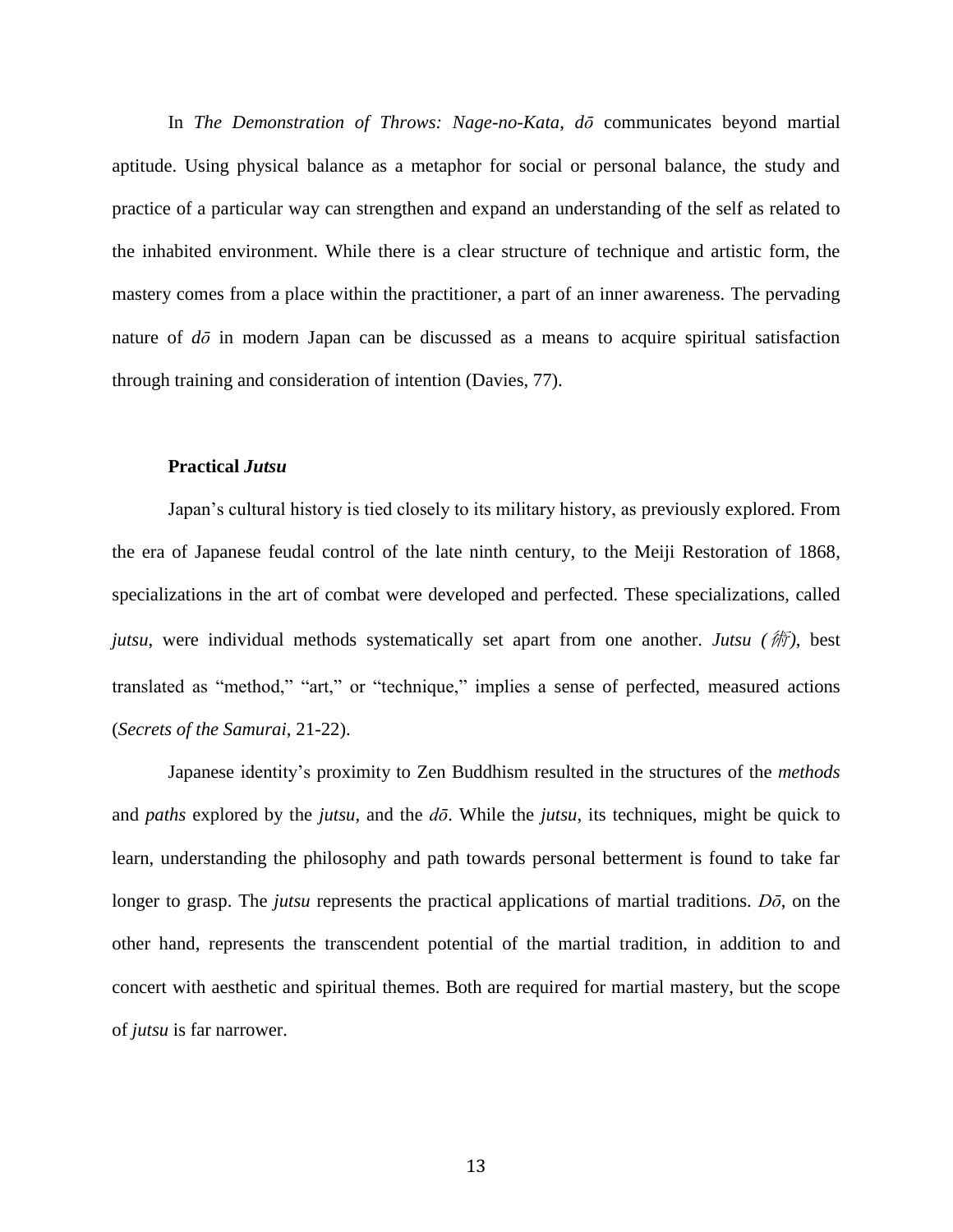During the Tokugawa era (1600-1868) of relative peace, the military and warrior mentality needed an outlet for release. The specializations of the various *jutsu*, no longer needed in military terms, shifted towards an ethical and spiritual exploration. Thus, the "art" or "technique" became the "way" or *dō* (*Secrets of the Samurai*, 24). The practical nature of the martial traditions were assessed and reapplied in the direction of the principles of *dō*.

Miyamoto Musashi, a *samurai* who avoided direct service to any single *daimyo* in his lifetime*,* lived during this period of martial assessment. In his life's work, *The Book of Five Rings*, Miyamoto alludes to the topic of a changing Japanese martial sense. The relaxed responsibilities of the *samurai* were examined, and the importance of their tools, methods and social standings were contrasted against the practical applications of their abilities. Miyamoto explained, "What is called "martial art" is the standard of the military clans. Commanders, in particular, should put it into practice, and common soldiers should know its Way as well. Yet there are no warriors who clearly understand the Way of the Martial Arts in the world today" (Miyamoto 39).

Furthermore, Miyamoto concluded his introduction to the *Book of Earth*, in *The Book of Five Rings*, by expressing a purpose for the martial way for the warrior of the *Tokugawa* era. The use of *bushido* ideology was reevaluated to fit into an evolving social system. Highlighting the possibility that the martial value of the *jutsu* could be of value in the arena of *dō* principles, Miyamoto asserts, "There are many people who, even when studying the Way of the Martial Arts, think that these skills will not be useful in real situations. In fact, the true Way of the Martial Arts is to train so that these skills are useful at any time, and to teach these skills so that they will be useful in all things" (Miyamoto 40).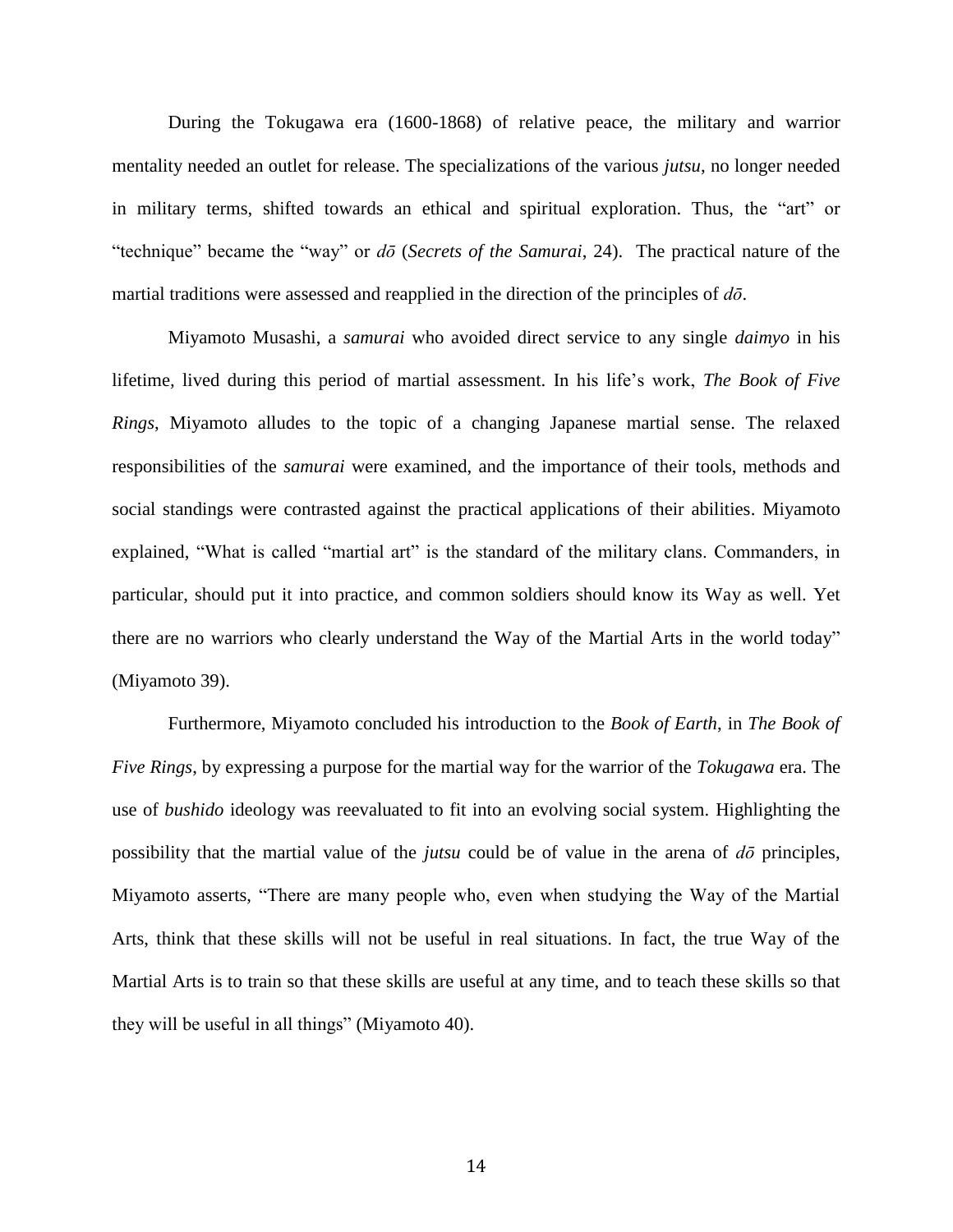### *Jutsu* **Transformed:** *Budō, Judō, & Aikidō*

While there is a suggested evolution from *jutsu* to *dō*, it is not wholly accurate. Like so many things now a part of a Japanese cultural understanding, *dō* is a borrowed concept made to be Japanese. During the time when *jutsu* ideologies (another topic in its own right) were developed, the concept of *dō* was also taking shape, independent as well as in association with the *jutsu*. *Jutsu* origins, and the origins of *bujutsu* (武術), the art or science of war, are connected to the historical record of the emergence of mankind. Although in Japan, in particular, these *jutsu* origins reach back to the earliest Japanese clansmen, continue to be forged through history (*Secrets of the Samurai*, 42).

The differences between the *jutsu* and the *dō* can be attributed to the designation of their qualified locations. *Jutsu* is qualified by an external display, directly related to physical action. *Dō* can be thus qualified in contrast as an internal display, centered upon mental control and internal energy (*Secrets of the Samurai*, 183). The change from *jutsu* to *dō* (*bujutsu — budō, jujutsu — judō,* and *aikijutsu — aikidō*) is connected to the changes during the *Sengoku* to the *Tokugawa* in terms of opportunity of use. This change is also significant to the exploration of the internal displays these martial forms offer.

Within the development of unarmed *bujutsu* disciplines such as *jujutsu and aikijutsu*, merged with the principles and strategies of armed combat forms to coexist with them, fostering the principle of *haragei* (腹芸), mental concentration or force of personality. While this directly led to the creation of styles of educating the various *bujutsu* forms, it marked a distinct philosophical shift in the approach of technique and method into way and path (*Secrets of the Samurai*, 346). *Jutsu* is not merely a show of external application. It is the study of the inner factors, esoteric and abstract, that moved *jutsu* to derive the forms of *dō*.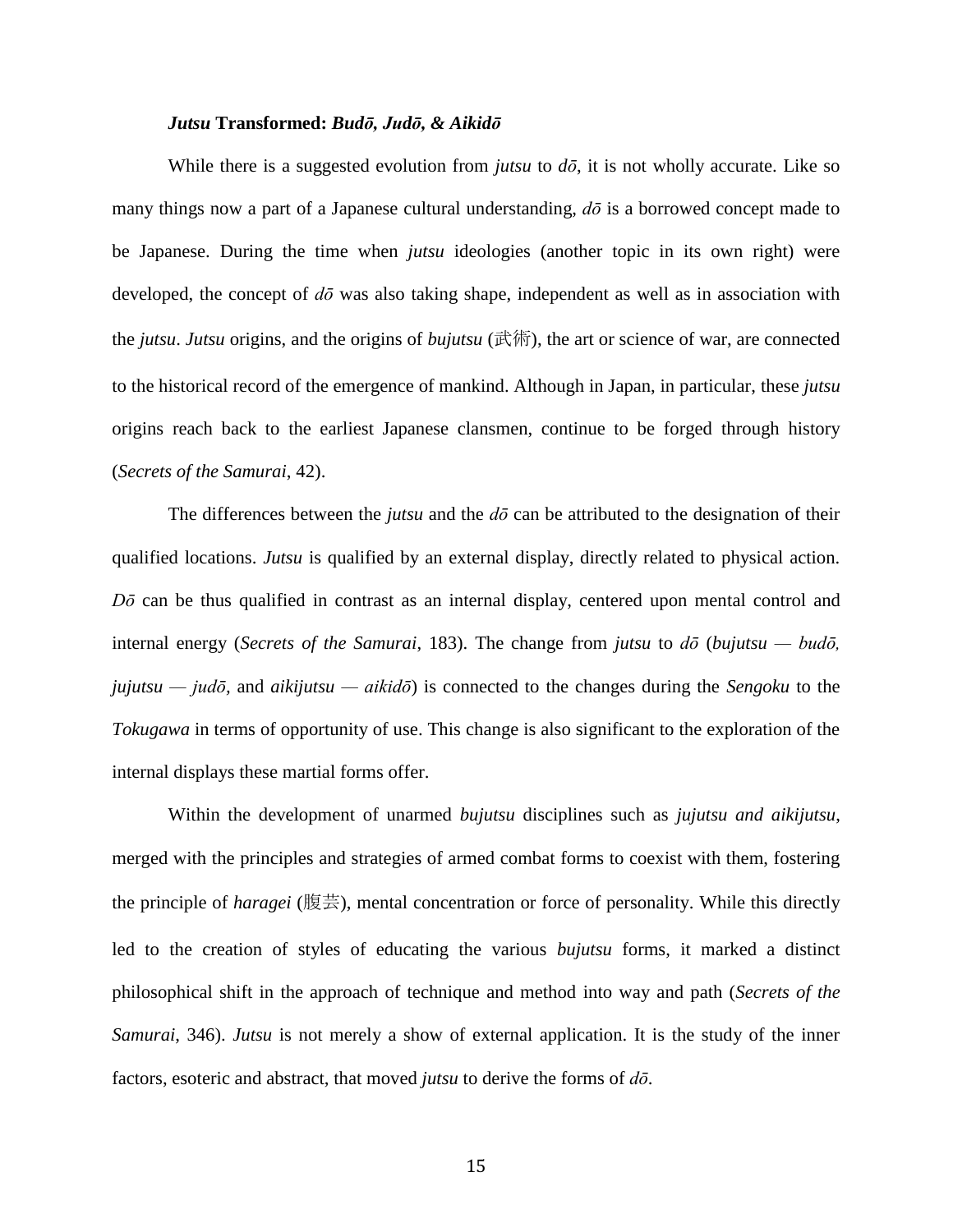*Haragei* is the carrier of tradition from the *jutsu* to the *dō*. While the *hara* is literally the abdomen or belly, it holds a connotation of being the central core of the body. Strengthening the *hara* has practical applications in martial situations. However, understanding how to manipulate the *hara* is to cross over into the realm of abstraction. Abstraction is the locality of the *dō.*

The histories of both *judō* (柔道), "the gentle way," and *aikidō* (合気道), "the way of the harmony of energy," are relatively short lived to this point. The organization of *judō* as a separate, unique form came in the early *Meiji* era, around 1882, with the establishment of the *Kōdōkan*, under direction of Kano Jigoro (Watson, 43). With the existence of the *Kōdōkan*, the term of *judō* became favored in use over that of *jujutsu*.

*Aikidō* is perhaps the youngest of the martial forms of Japanese tradition. Ueshiba Morihei, the founder of *aikidō* tradition, opened the *Kobukan Dōjō* in 1930, to be renamed *Hombu* after World War II (Saotome, 10). Based on a legacy of *aikijutsu*, the same structure of meeting energy in a harmonious way is present, and the principle of *'aiki'* dates back to more than 700 years.

*Dō* maintains a moral grounding. The ethics of various paths share a common string; they all value the harmonious betterment of the individual for the betterment of the group. As a contrast to a growing "material culture" in Japan, *dō* spirit questions the aesthetic values of the culture; the loss of tools necessary to reunite our minds with our spirit, so as to speak in a unified voice. This is the value of *dō*.

*Dō* maintains a link to a distinctly Japanese historical identity. The history of Japan's creation and evolution of *bujutsu* moved beyond the mere physical discipline. The *jutsu* became more integrated into the development of man's personality as it shifted into an expression through *dō*. Adoption of philosophical ideologies concerning the meaning of existence and the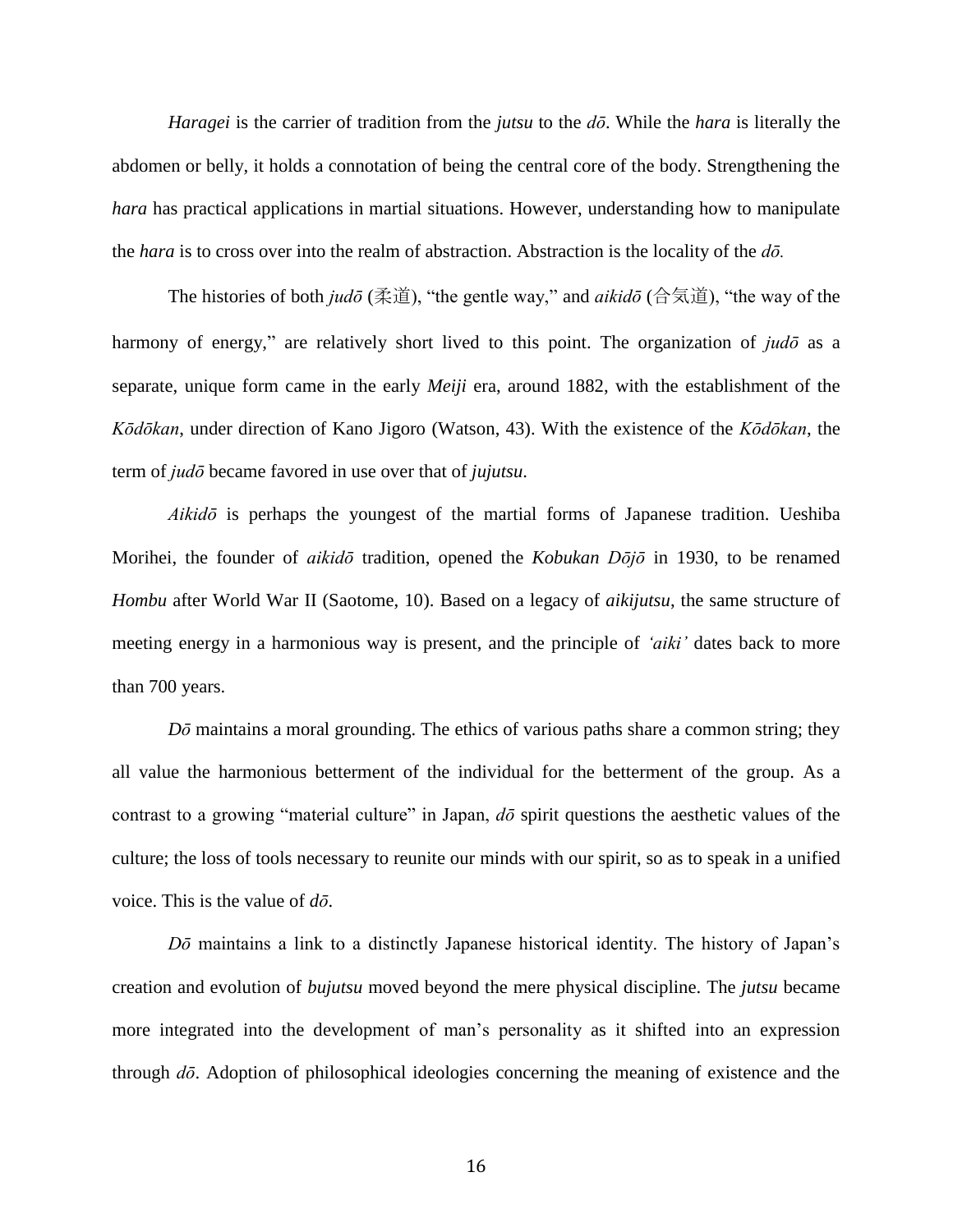role of group within that framework is the structural support for *dō* as a portion of Japanese identity. The ideas behind the practices, regardless of the various natures, could be integrated on nearly every level of self to society (*Secrets of the Samurai*, 462).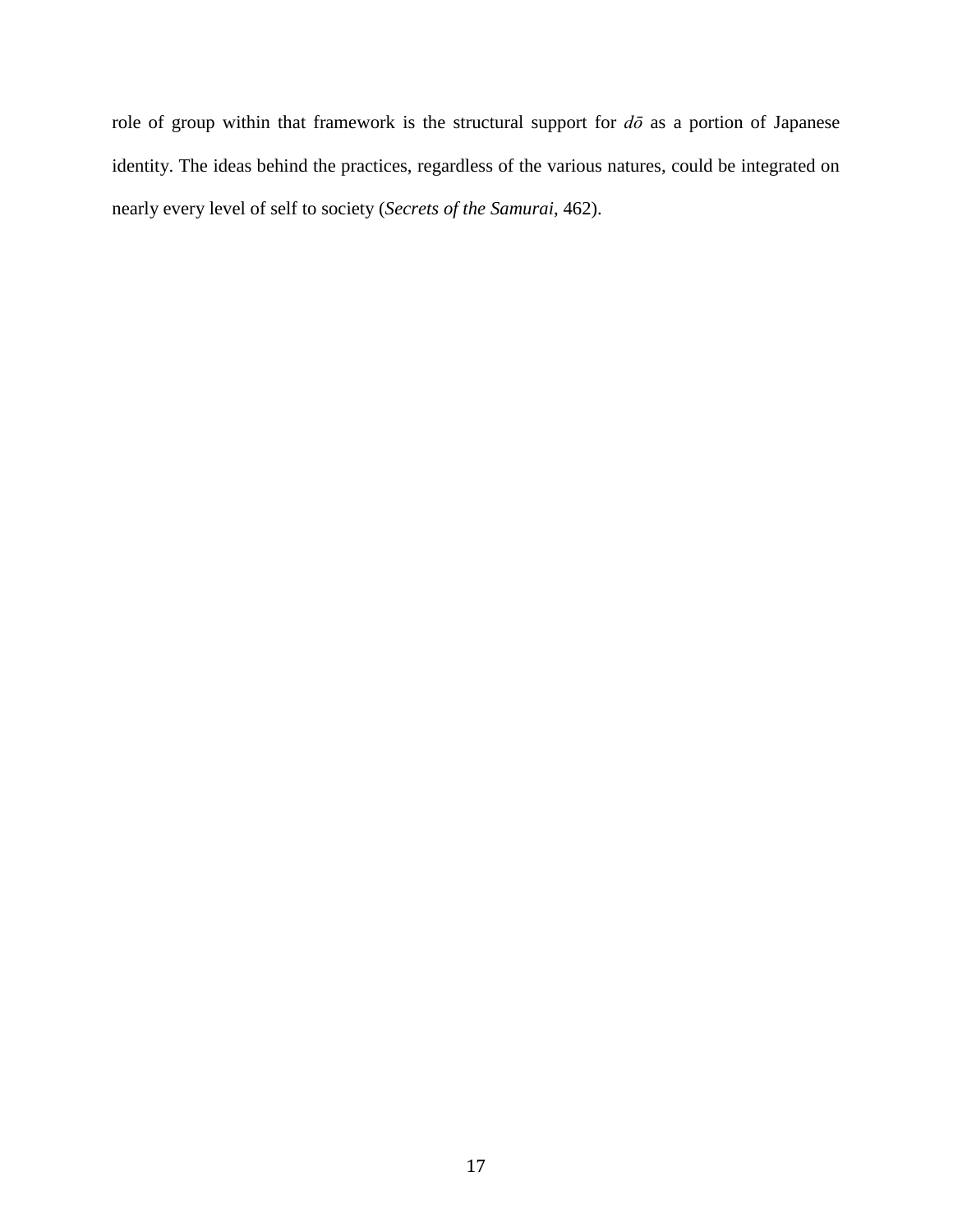# **Chapter Three:** *Dō &* **Modern Japanese Identity**

"He who stands on his tiptoes does not stand firm. He who stretches his legs does not walk (easily). (So), he who displays himself does not shine, he who asserts his own views is not distinguished, he who vaunts himself does not find his merit acknowledged, he who is self-conceited has no superiority allowed to him. Such conditions, viewed from the standpoint of the *Tao*, are like remnants of food, or a tumour on the body, which all dislike. Hence those who pursue (the course) of the *Tao* do not adopt and allow them" (Lao-tzu, 13).

— Excerpt from *Tao Te Ching, verse 24*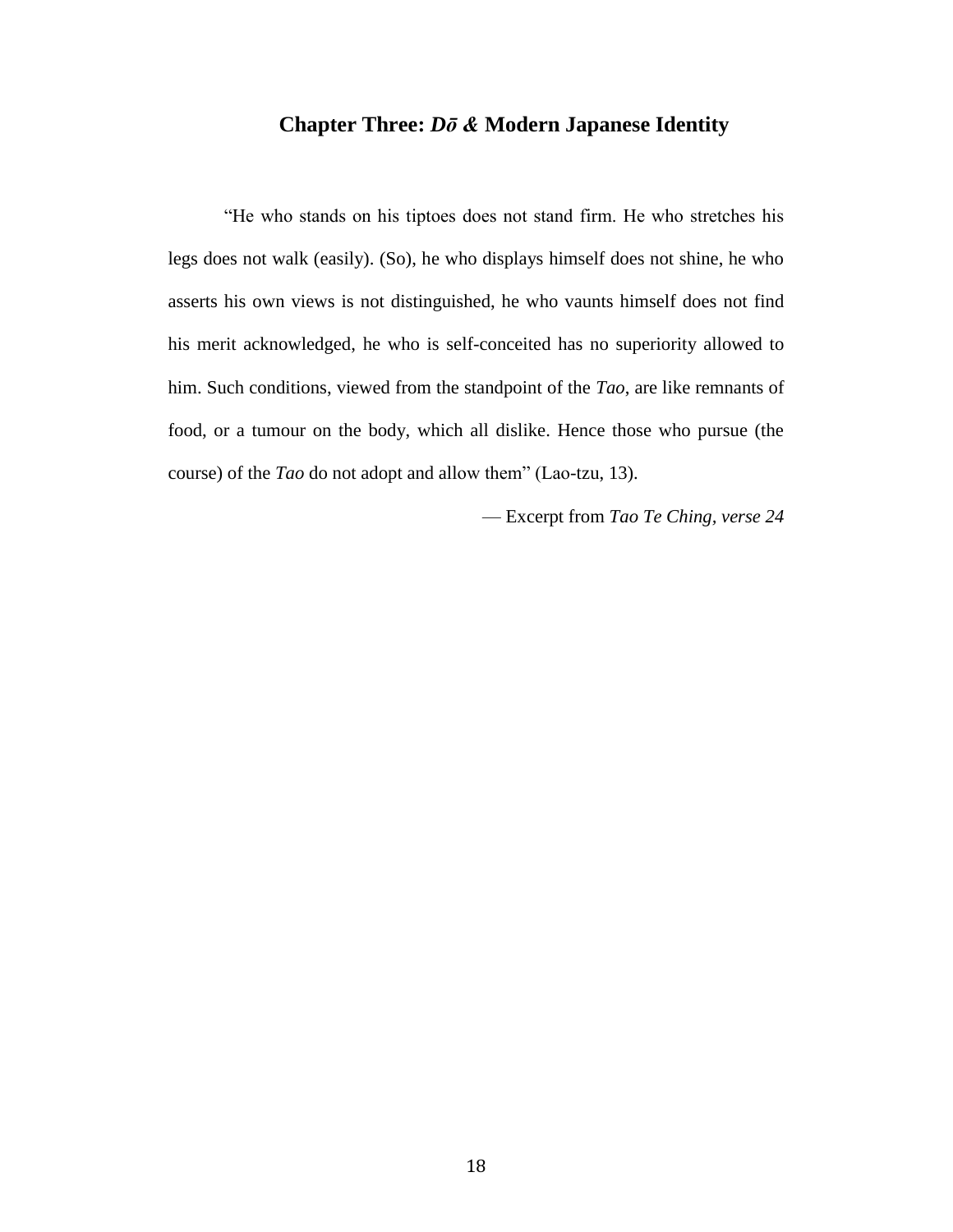The *Tao Te Ching*, the Chinese classical text, is the basis for the philosophical belief system of *Taoism*. While wildly ambiguous, the *Tao Te Ching*, perhaps designed as such, allows a variety of interpretations to be made from its words. With no one correct answer, and many wrong ones, the words of Lao-tzu are subjective, and have a temporal impermanence. The reader, and seeker of the *Tao* (*dō*) must apply himself in a humble fashion. The contradictory nature of the *Tao Te Ching* forces introspection, and with hope it offers direction towards the way.

#### **Contributions to a Larger Japanese, Cultural Identity**

### *Unique Japanese Characteristics: Culture, Geography & Belief*

As strongly as the *Sengoku* period shaped the identity of medieval Japanese, the past 150 years have shaped a contemporary Japanese identity for a drastically more globalized world. As part of an international network, Japanese identity is ever-present and just as unique. Making use of cultural traditions, such as *iitoko dori*, Japanese identity has not lost its 'Japaneseness,' only enhanced it.

The creation of an independent Japanese culture, historically, is connected to the *Tokugawa* period of isolationism. From 1600 to 1868, Japan intentionally isolated itself from foreign influence. This effectively limited the scope of Japanese cultural growth, and as such, led to a refinement of ideologies into distinctly Japanese cultural identity.

The isolation mentality of previous generations informed the Japanese identity to a greater awareness of the importance of harmony in the collective communities of Japan. The size of Japan's total land area is less than that of the state of California in the United States. In contrast to its relative size, the Japanese population (2010) is less than 50% that of the entirety of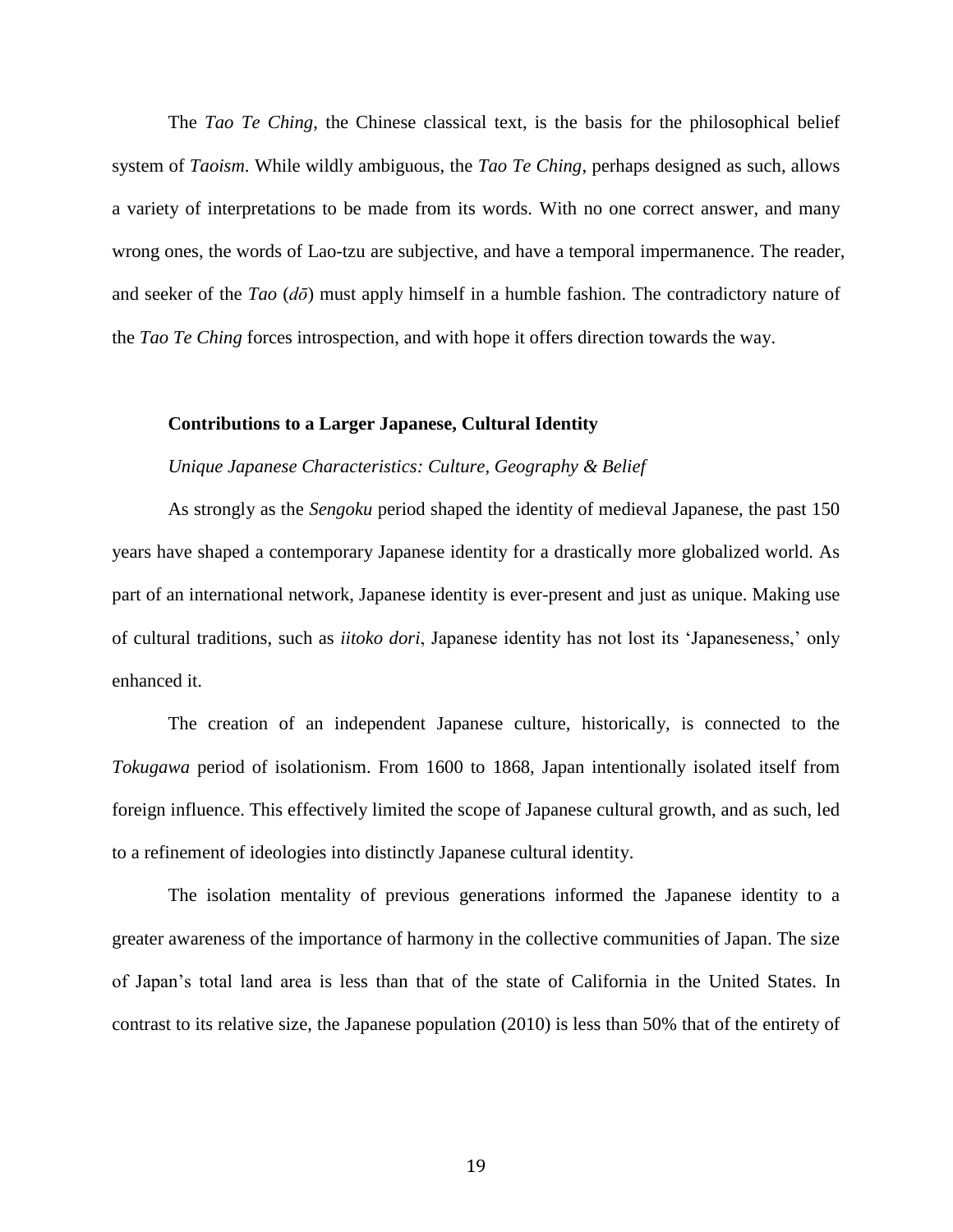the United States. The population density of the Japanese people, in relation to its size directly relates to the operations of Japanese society, and its need for social cooperation (World Bank).

The importance and necessity of cooperation in Japanese society has historical as well as practical roots. The area available is markedly the most pressing restriction, but beyond that, socially, the structure of Japanese government has instilled the principles of catering to the authority of hierarchical positions. Reasons for this may be attributed to the philosophical inclusions of Confucianism into Japanese social thought, and the value this has placed on the individual in Japanese social structure. A common adage often used to express the differences between Japanese and Western belief in regards to social harmony and conformity is, "*deru kugi wa utareru*" (出る釘は打たれる). Translated as, "the nail that sticks out is hammered down." The weight given to the group as an extension of the community, informs how the Japanese value the importance of the individual.

Within individual identities are connections to specific aspects of Japanese culture, and a means to access the traditions of the generations that precede them. The social culture in Japan is generally understood in terms of its collectivistic nature. While this collectivistic framework stresses the importance of the group, there is not complete negligence in the reality of the self, or the individual's role within society. The cultivation of the self is a step toward the cultivation of the group.  $D\bar{o}$  is a way to cultivate the self, and thus, cultivate the group.

### *Self Versus Group: Collectivistic Goals*

An individualistic culture (like that of the United States, and much of the western world) is a culture that tends to value the identity of an individual, as opposed to that of a group. Independence, personal achievements and particular uniqueness are valued traits that define such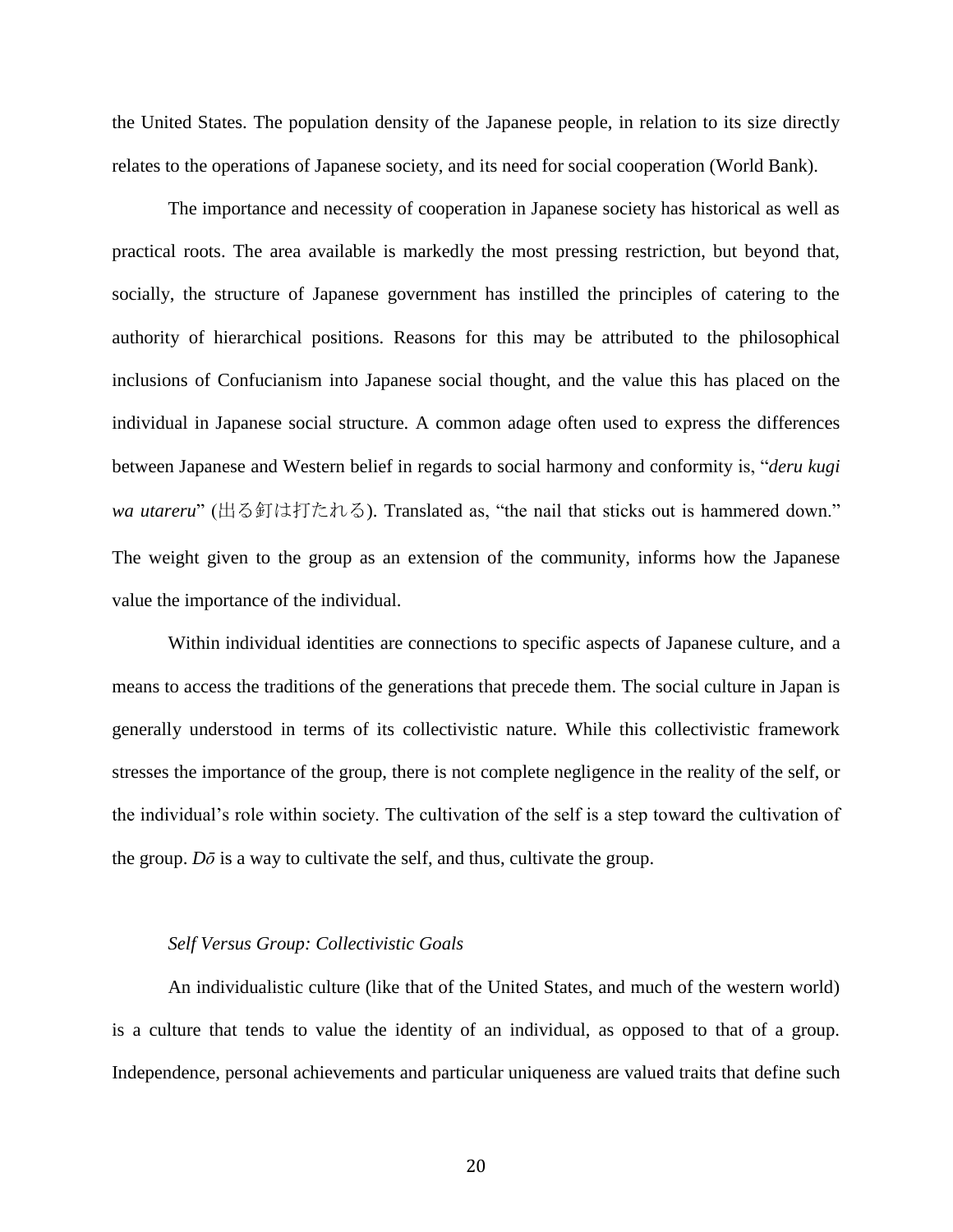a culture. Ties between individuals are generally loose, while everyone is expected to look after him or herself, or their immediate family. Individualistic mindsets are thought to foster and maintain levels of competition used to further the goals of the society on the whole. The concept of "I" is highly valued. This constant distancing, emotionally and societally, is prone, however, to loneliness and the pressures to continue to compete for wealth and standing.

A collectivistic culture (in relation to the culture of Japan), on the other hand emphasizes the identity of interpersonal relationships in terms on harmony and the over all well-being of the "in-group." Many people make up, and are integrated into a strong cohesive group, referred to as this "in-group." Conforming is the norm, and individuals are encouraged to identify completely with a group. The rules and mindsets of collectivistic cultures are in place to maintain order, stability and obedience for the greater society involved. A "we" orientation is the collectivist model. There is a possible downfall inherent in this model. With a strong emphasis placed on being accepted into the group, or similar source necessary for the individual to identify with, the fear of rejection may weigh heavily on the individual.

In an individualistic culture, standing out and being noticed for your skill or ability will ensure success. As everyone in the society does this, it is hoped that the best of the best will work its way to the top. For collectivistic cultures, the team effort is valued to move the entire group forward in a stable and reliable way. "The nail that sticks up the highest, gets hammered down first," is a proverb that addresses an Asian mindset towards standing out in a society.

Much of the differences between individualistic and collectivistic cultures are connected to economic models, religious theory and geographical positioning. In a capitalistic system, everyone is competing against another to get the best price, value or deal. In a highly agrarian culture, teamwork is nearly mandatory for a large group of people to survive together. Religious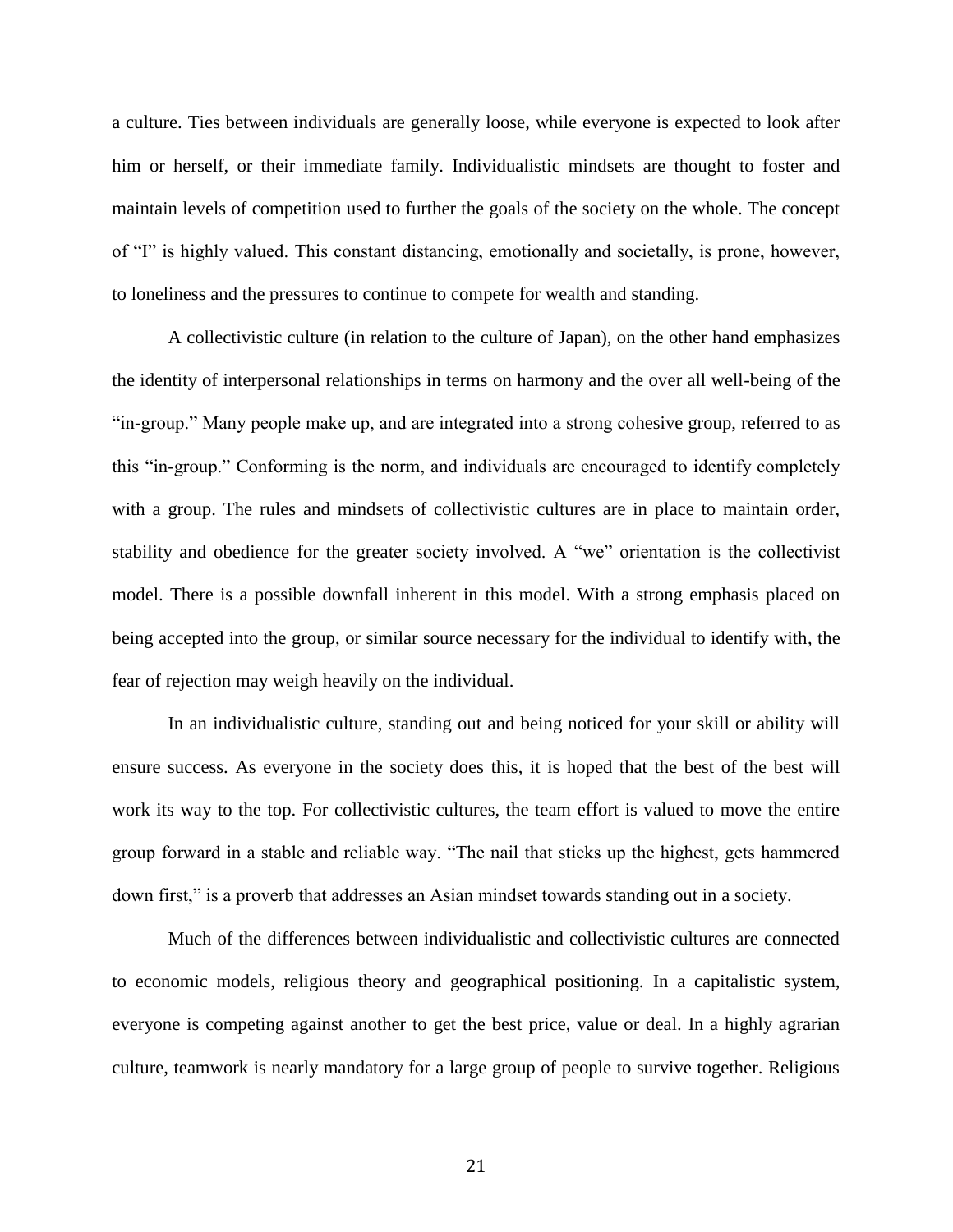theory of the western world (largely associated with individualistic culture) is often centered on the salvation of individual. In Japanese religious philosophies, the group is valued, and in some cases (Buddhism) the self is nearly completely ignored. Due to the geography of Japan, areas able to be used to cultivate food, and raise livestock, are limited. This forces, in some respects, people to work and live near one another. In North America, and much of Western world, the room to expand and intentionally alienate one's self is widely available.

*Dō* philosophy maintains a place for the sense of self to exist and flourish, allowing the Japanese identity to be a part of a collectivistic model. By way of cultural borrowing (*iitoko dori*), the philosophical systems of *Taoism* and Confucianism uphold the self in relation to the group in fundamentally different ways than the west.

### *Societal Requirements Satisfied Through Dō Ideology*

The *dō* offers the Japanese identity a means of social structure. Within the structure of society, awareness of various hierarchical strata allows a methodology to navigate complex social and cultural expectations. *Dō* is a means towards comprehension and mastery of the complexities of the world. Without the  $d\bar{o}$ , it is not to say that Japanese people would be unable to understand their individual roles in society, but the principles inherent to the  $d\bar{\sigma}$  act as an avenue (a *way*, if you will) to understand the ways of conducting the self in society.

A practical application, or distinction, of *dō* is its semantic use to differentiate the *jutsu* from philosophical pursuits. As previously discussed, *jutsu* is not without a philosophy. However, the range of ideology that *jutsu* can take a practitioner is limited, without the inclusion of the *dō*. It is this evolution of intellectual awareness that builds the Japanese identity from the *Tokugawa*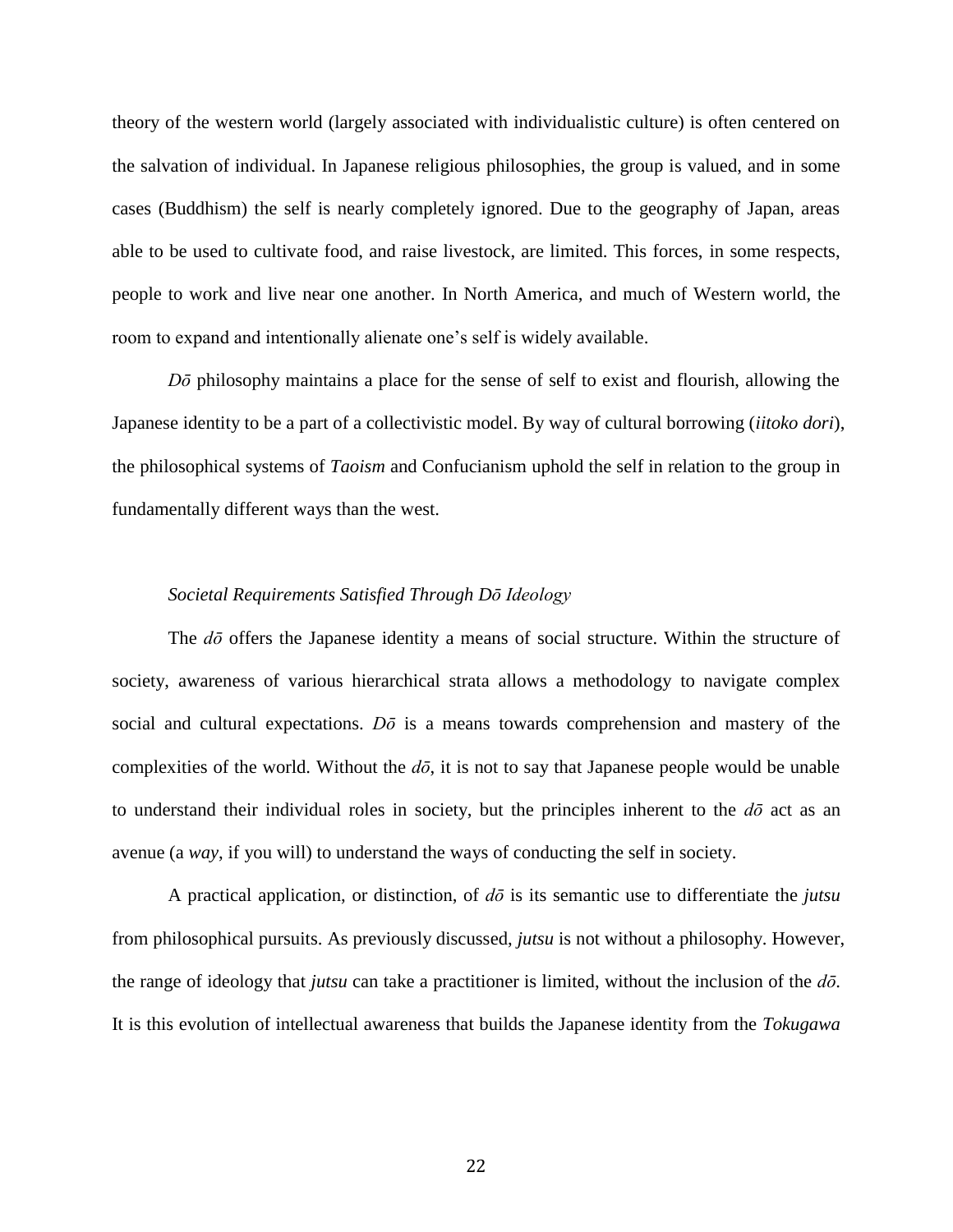on to today. The values, beliefs, language and social mores inspired and directly sprung from the *dō* create connections to the identity of Japan in the view of the 'outside' looking in.

Established norms in any society generally include a stance on moral authority of a particular system. *Dō* principles provide the structure for the moral and ethical basis of Japanese society, showcased in the legacy of the *samurai* class of the *Tokugawa* and its carryover into the *Meiji*. Morality and ethics have various sources in Japanese society, and in any society that has access to an international culture. The Western desire, connected with the Christian traditions, has difficulty in seeing the realms of philosophy and religion as one. *Dō* offers the view that morality exists as a correct, true path, regardless of (and despite) any spiritual or religious belief.

### **Inclusions of** *Dō* **into Specialized Fields**

### *A Mark on Modern Practices*

Modern Japanese business still follows some of the cues of the *samurai* era as *bushidō* principles continue to permeate modern culture. Ranking by seniority is synonymous with increased ability in modern Japan. Employment positions are generally directly hired from universities, based on current requirements (not a particular job ability), and hired as a career position. Time invested is required, along with demonstrating ability or aptitude, for further advancements (Yasuo, 137-141).

This hierarchical view of business mirrors the hierarchy of feudal Japan. The individuals hired on work for a leader (lord) adopting similar ideas as that of the *samurai*. A sense of *giri* (義 理), or self imposed obligation drives them to fulfill their duty for the sake of honor. Honor, as an extension of *face*, is valued, and in order to maintain their desired reputation, employees will make sacrifices for the good of the company (Nobuyuki, 26-28).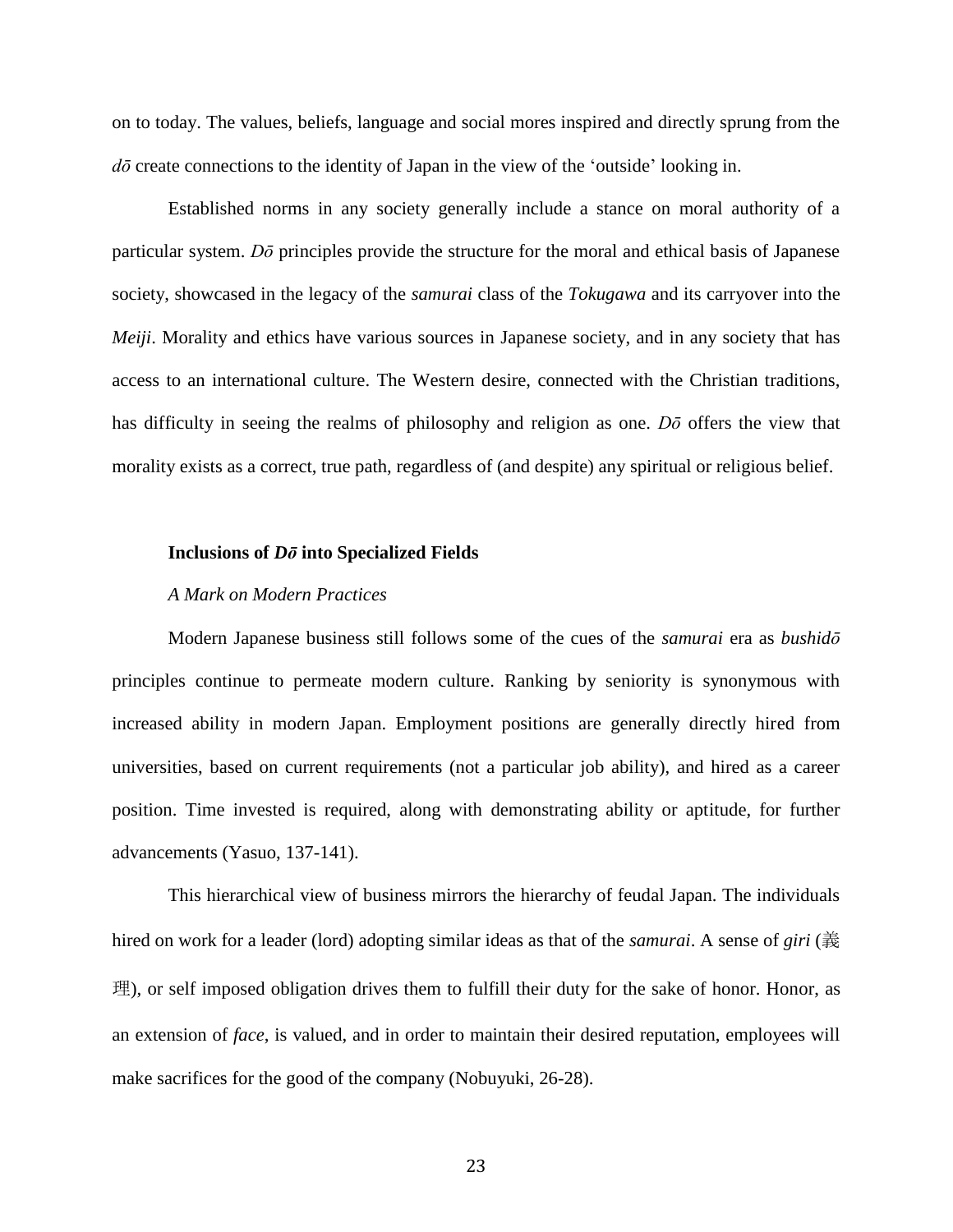*Ringi seido* (稟議制度), or "*ringi* system" is used in conjunction with this intercompany hierarchy. By following the chain of command, the hierarchy is maintained, while also further establishing it. While it may be criticized, it offers a *safe* way to express opinions and concerns. In addition, it achieves the collectivistic consensus, allowing immediate implementation. (Yasuo, 135-137)

The *rinji* system leads toward an understanding of the business or company as family, with management in the role of the father, and employees a role as that of children. This is strengthened by the relationship of *on* (恩). *On* refers to a feeling of indebtedness toward those in positions superior. With this demonstration of *on*, respect and loyalty are communicated to those who will prove to aid you on your journey through the social ranks. Loyalty, responsibility and compassion help to foster a strong bond, necessary for maintaining *wa*  $(\overline{\text{H}})$ , or harmony, within the group (Nobuyuki, 116).

In association with shame, Japanese tend to find it unpleasant to have too much free time. *Ganbaru* (頑張る), which can be understood best as working hard and remaining patient, is illustrated in the Japanese proverb, "The monk who does not work should not eat." This free time, afforded by not working, is wasteful and even shameful to Japanese morals (Davies, 84-85). As a result, some feel *giri* (obligation) to work harder in the Japanese firms, giving up breaks, holidays and time with their families. Some of this has led to what the Japanese call *karōshi* (過 労死), or death from overwork. *Karōshi* can be a heart attack or a stroke, and could be contributed by the demanding schedule and lifestyle of the modern Japanese businessman (Davies, 88-89).

Courage and wisdom are thought to boost morale within the company and in employees. While many work to fulfill their duty, and others make (at times) serious sacrifices, the modern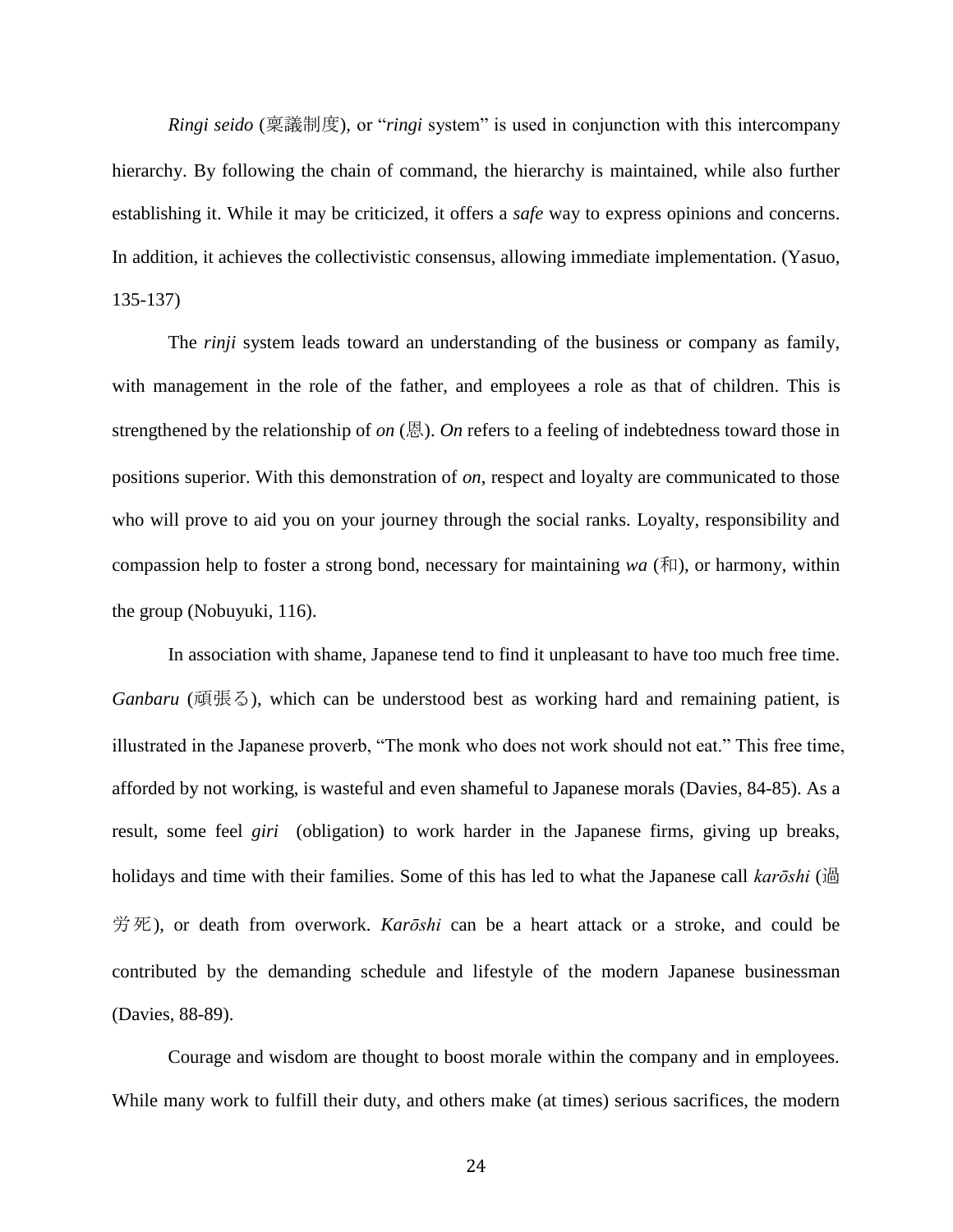businessman acts as an ancient warrior. Figurative language used, such as, "to commit *harakiri*" and, "to show a *samurai*'s mercy" are examples of the weight of responsibility and compassion for the modern Japanese (Nobuyuki, 28).

Recreation, leisure and valued aesthetic expressions with a link to the *dō* still make up a portion of contemporary Japanese identity expression. While the pursuit of *dō*, in a modern sense, has a less practical impact if understood merely as a Japanese extension of *jutsu* principles, it remains connected with the ideal of self-discovery and personal improvement. The aesthetics of Japanese tradition (tea ceremony, flower arrangement, and calligraphy, etc.), while not mainstream, are a part of Japanese identity and remain relevant to those that practice them. The same can be said of the martial traditions. Few in Japan use the (*jutsu* derived) skills of *judō* or *aikidō* in any military or confrontational way, but the philosophy of these activities hold weight in a modern way.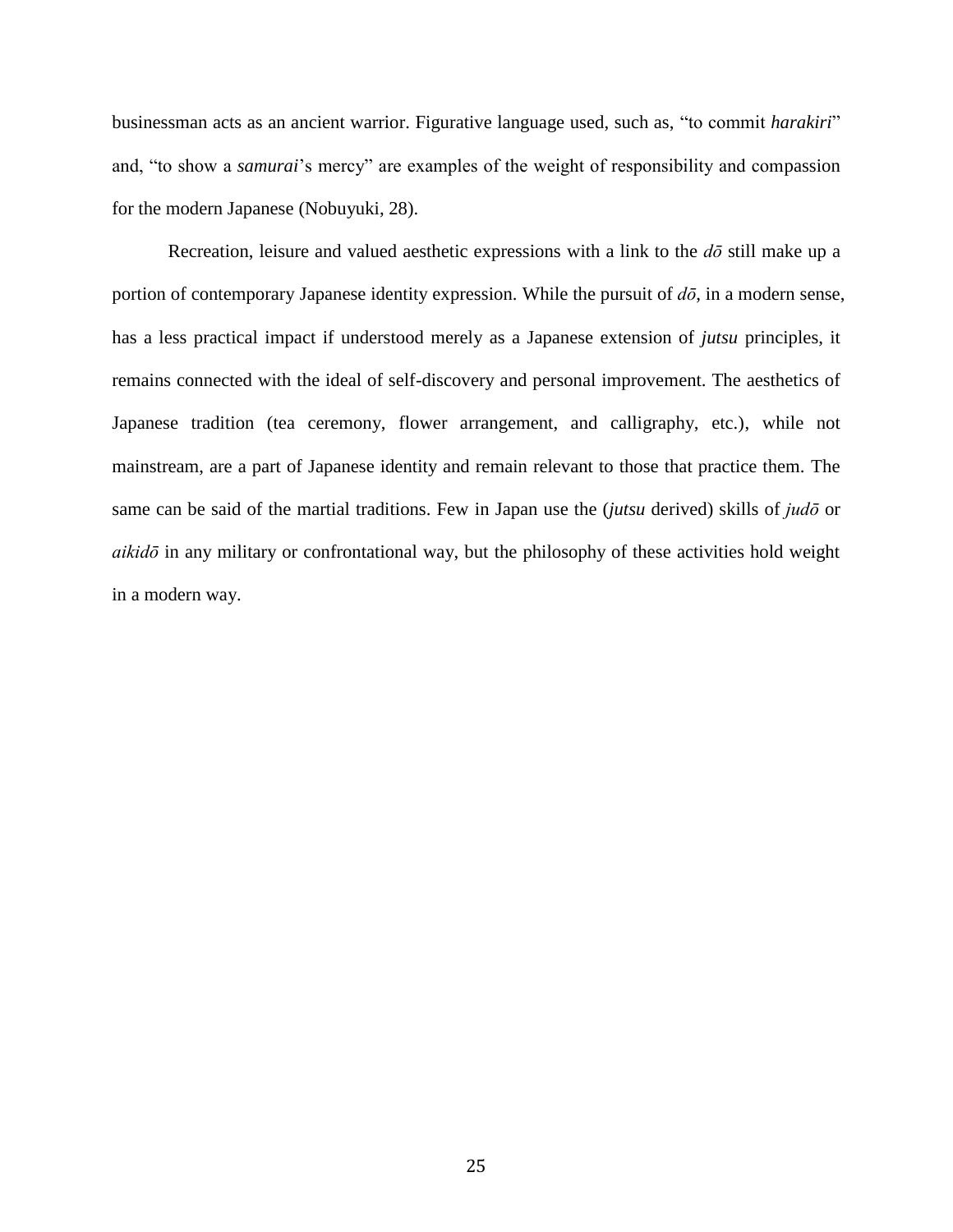# **Chapter Four: Impact of** *Dō* **in Modern Japan**

"Those who are enlightened never stop forging themselves. The realizations of such matters cannot be expressed well in words or by theories. The most perfect actions echo the patterns found in nature.

Day after day train your heart out, refining your technique: use the One to strike the Many! That is the discipline of a Warrior" (Ueshiba, 52-53).

— Excerpt from *The Art of Peace*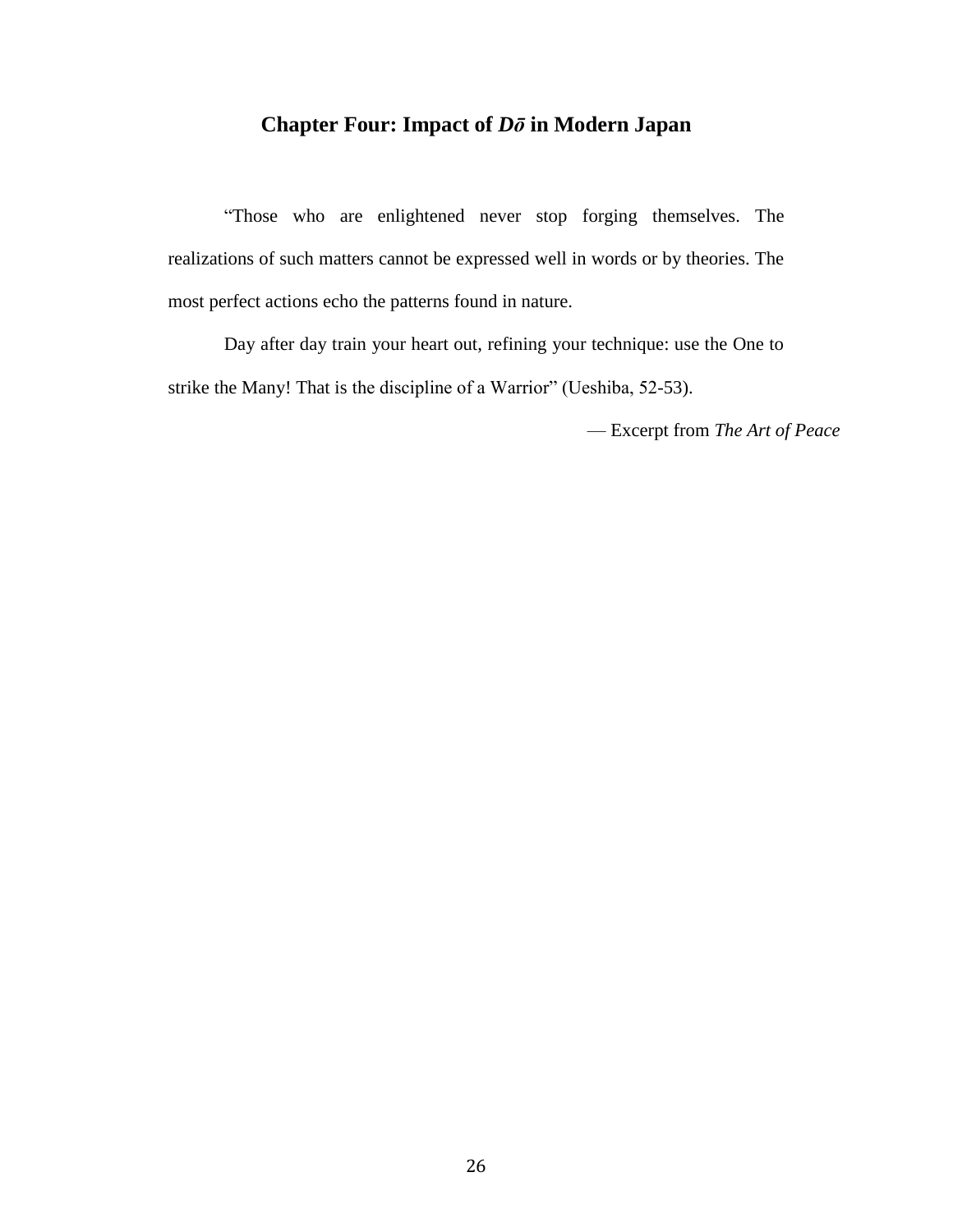*The Art of Peace* is a sort of treatise on the true Way of a Warrior, re-imagined by Ueshiba Morihei. The *Meiji* Restoration was a period of incredible change and adaptation. The ideology of *bushidō* was forced to change. Many Japanese (scholars, politicians, philosophers, etc.) would carve out of Japanese tradition an approach towards a modern identity for the Japanese people as Japan came upon the world stage. The *dō* was be reinterpreted, by many, just as much of the Japanese identity was.

#### **Tradition in Conflict with Modernity**

As the world consistently changes, adapts, and evolves from one point into the next, so must the people of the world. Very little stays exactly the same, as change is a certainty in all things. Opposing change are the values of tradition. Amalgams of traditional and modern elements ensure the principles of tradition are carried into future generations.

*Jutsu* concepts were traditional in many respects. As *jutsu* traditions were adapted into the principles of *dō*, the philosophical belief of the way has been incorporated into a contemporary understanding. Since World War II, Japan has experienced little of actual martial conflict. The wartime era, and its legacy, is in part responsible for the direction of a modern Japan. The losses taken in the war, from lives lost, to the cities destroyed, and the honor tarnished, returned the understanding of the *dō* towards an advocation of the cultivation of self, for the greater community of the country and the world.

Ueshiba Morihei, the founder of modern day *aikidō*, took note of the intention to change the application of *dō*:

"The Way of the Warrior has been misunderstood as a means to kill and destroy others. Those who seek competition are making a grave mistake… The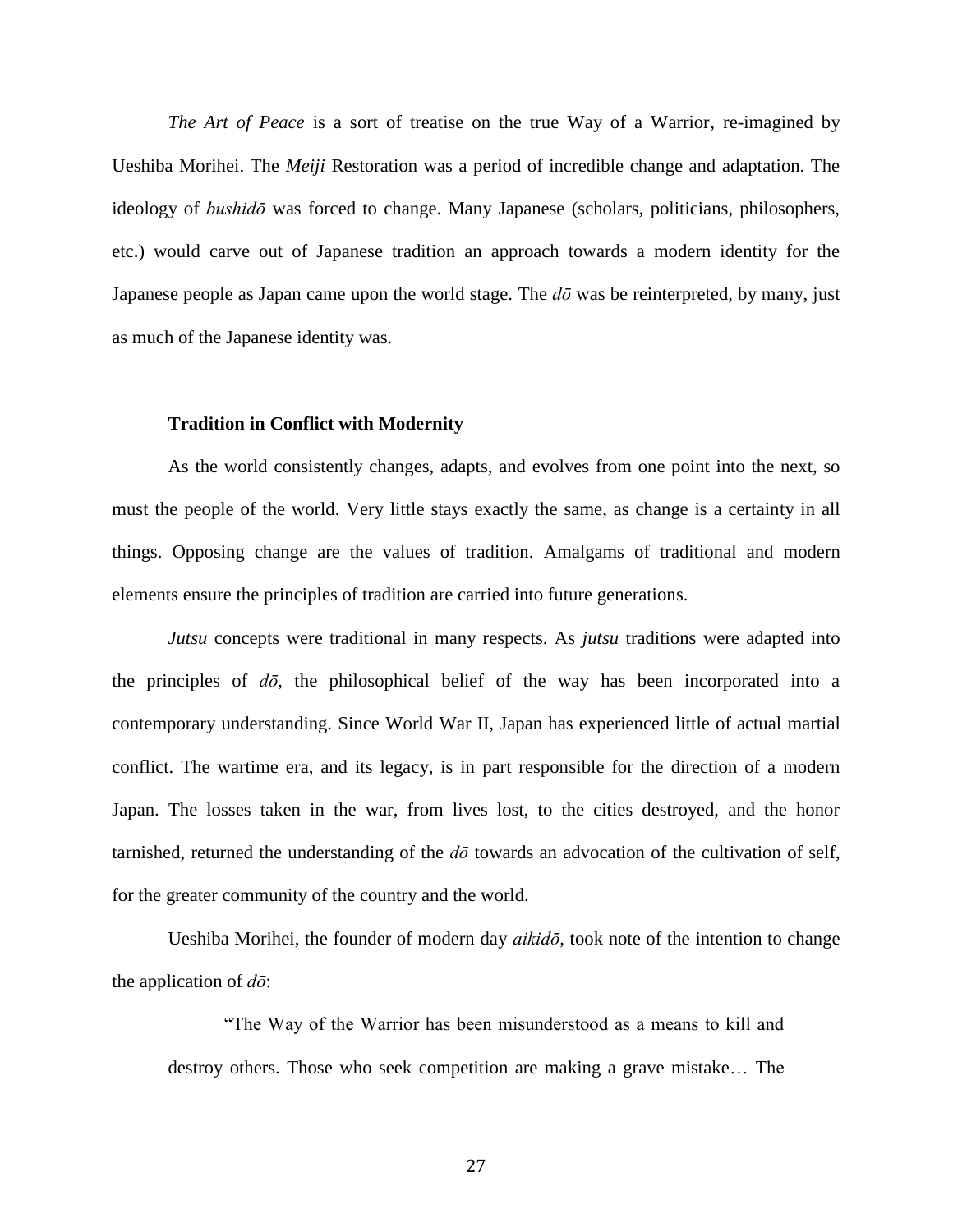real Way of the Warrior is to prevent slaughter — it is the Art of Peace… What we need now are techniques of harmony, not those of contention. The Art of Peace is required, not the Art of War" (Ueshiba, 8-9).

Quite aware of Sun Tzu's writings (*The Art of War*), Ueshiba worked his whole life trying to foster an understanding of peace in a chaotic world. The tradition and inheritance of *dō* from the *Sengoku* and *Tokugawa* periods were reformulated into use with modern principles of postwar Japan.

Refinement of Japanese culture through repetitious actions, as constructed by a belief in only *one* way towards mastery of cultivation leads towards non-indulgence. The fear that such form following actions will not foster creativity pushes many away using *dō* as an ideal way of thinking. Creativity and a growing awareness of individualism in a collectivistic society are directing many to question their need for  $d\bar{\sigma}$ . As a result, emphasis on this spirit is being forgotten in the mainstream cultural awareness, with little to replace it (Davies, 77-78).

### *Dō* **Exported: Blurring Cultural Lines & Discerning Truths**

Cultural exportation in the form of colonialism, tourism, or any other form implies that the cultural aspects being exported are indicative of, and unique to that culture. Deductively, if aspects of *dō* ideology are in effect shared outside of Japan as a form of Japanese culture, it stands to reason that these forms are used as a means to identify Japanese versus non-Japanese identities. The most commonly shared principles of *dō* are those in direct connection to the martial categorical distinctions.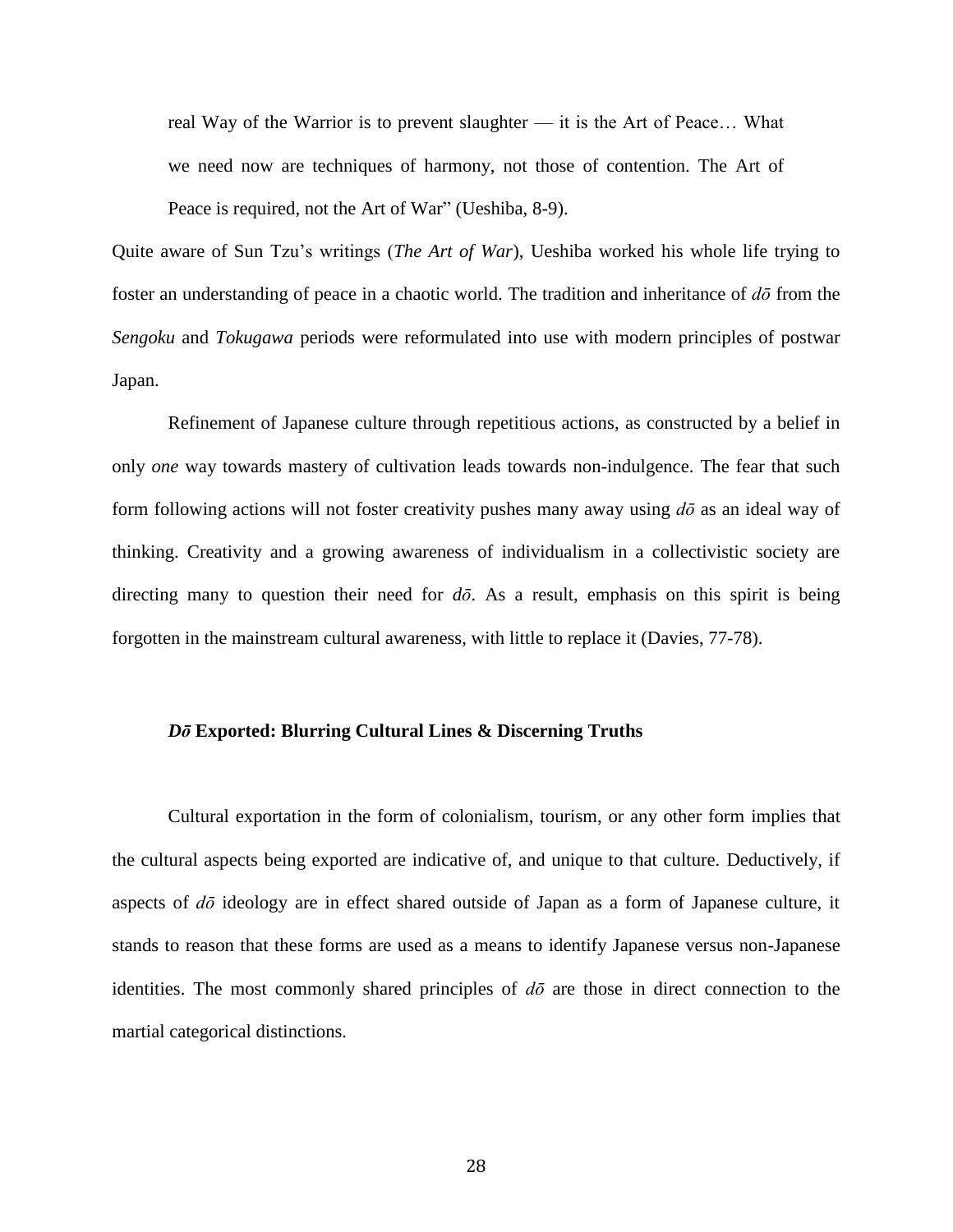*Judō* and *aikidō*, along with *karate-dō* (空手道), are martial systems of Japanese development that have been made popular outside of Japan by many participants and advocators. *Judō* has even been recognized as an Olympic sport, offering opportunity for non-Japanese to become distinguished in a uniquely Japanese system. *Aikidō*, not practiced as a sport, is widely practiced outside of Japan (some suggesting more so, outside of Japan). As either of these *dō* connected practices come into contact with Western philosophies, the identities of each are reconciled, and form a blended understanding.

*Dō* is not a concept that is only Japanese or Asian, or for that matter a method only those of Asia can take. The principles of *dō* are of a larger moral, ethical, and philosophical ideal. These ideals cross individual cultural identities. Practices of Japanese origin have made there way around the world. But those that are connected to a direct traditional origin rarely stay the same, unchanged by the culture they enter into. As *judō* and *aikidō* came into contact with the West, a glimpse into Japan was gleamed.

Often, a misconception that all of Asia is the same culture has had an effect on how Japan is understood. Other misconceptions, concerning martial aptitude, scholastic achievement, and other generalizations (bordering on ridiculous) have been attributed to a wide range of uniquely Japanese methods. Although a fallacy, the roots of these beliefs are connected to a distinct Japanese psyche. Whether or not these confusions of true 'Japaneseness' inform on the truth of actual Japanese identity is not really the concern. The goal is understanding how the *dō* has continued to have an effect on the formation of Japanese, and thus, how Japanese identity has been established.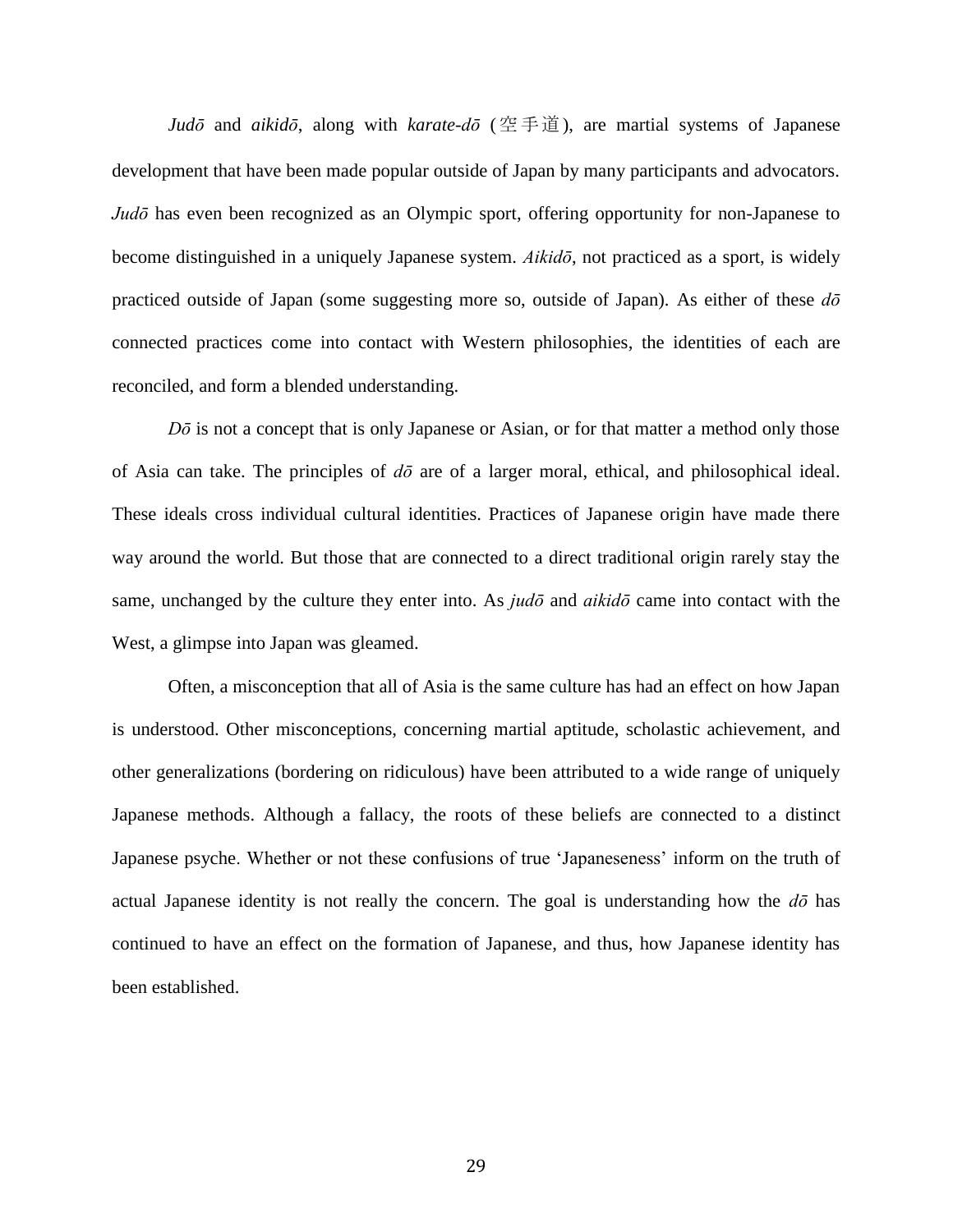### **SUMMARY**

As cultures are built on differing principles, philosophies, and traditions, these categories of difference contain the multiple varieties of human cultural identity. The separations between individual identities, as a basis for cultural context, craft the group's cultural identity as a whole. Exploring and understanding the histories and traditions of any society, leads to the uncovering of identity.

From the *Asuka* period (sixth century C.E.), through the *Sengoku* era, followed by the *Tokugawa* unification of 1600, the philosophical base of the Japanese connection to the ideology of *dō* was formed by a developing, and distinct, Japanese identity. It was during this early stage of the evolution of a Japanese *dō*, which allowed the structure of *dō* principles to become a part of the cultural legacy of the Japanese people. From 1868, to the closing of the *Meiji*, and into the post war period, the new set of cultural tools was used to explore the legacy of *dō*. It is during the post war era of occupation and into the economic rise of the end of the 1980's that the place of *dō* in a modern, contemporary world shifts. Modernity in conflict with tradition, and the subsequent evolution of neo-traditionalist ideologies, will carve out the next cultural and historical spaces that will house *dō* philosophies into the coming generations.

Western cultures are a blending of various influences. So too is Japan a blending of various influences, from Asia and the West. From this awareness, the investigation into the social and philosophical concepts that have attributed to a complex Japanese identity showcases a greater wealth of insight into contemporary Japanese culture. *Dō* philosophies have influenced and shaped the identity of the Japanese people through the arts, thought, and martial application. From its Chinese origins, filtered through Japanese tradition and history, and into the modern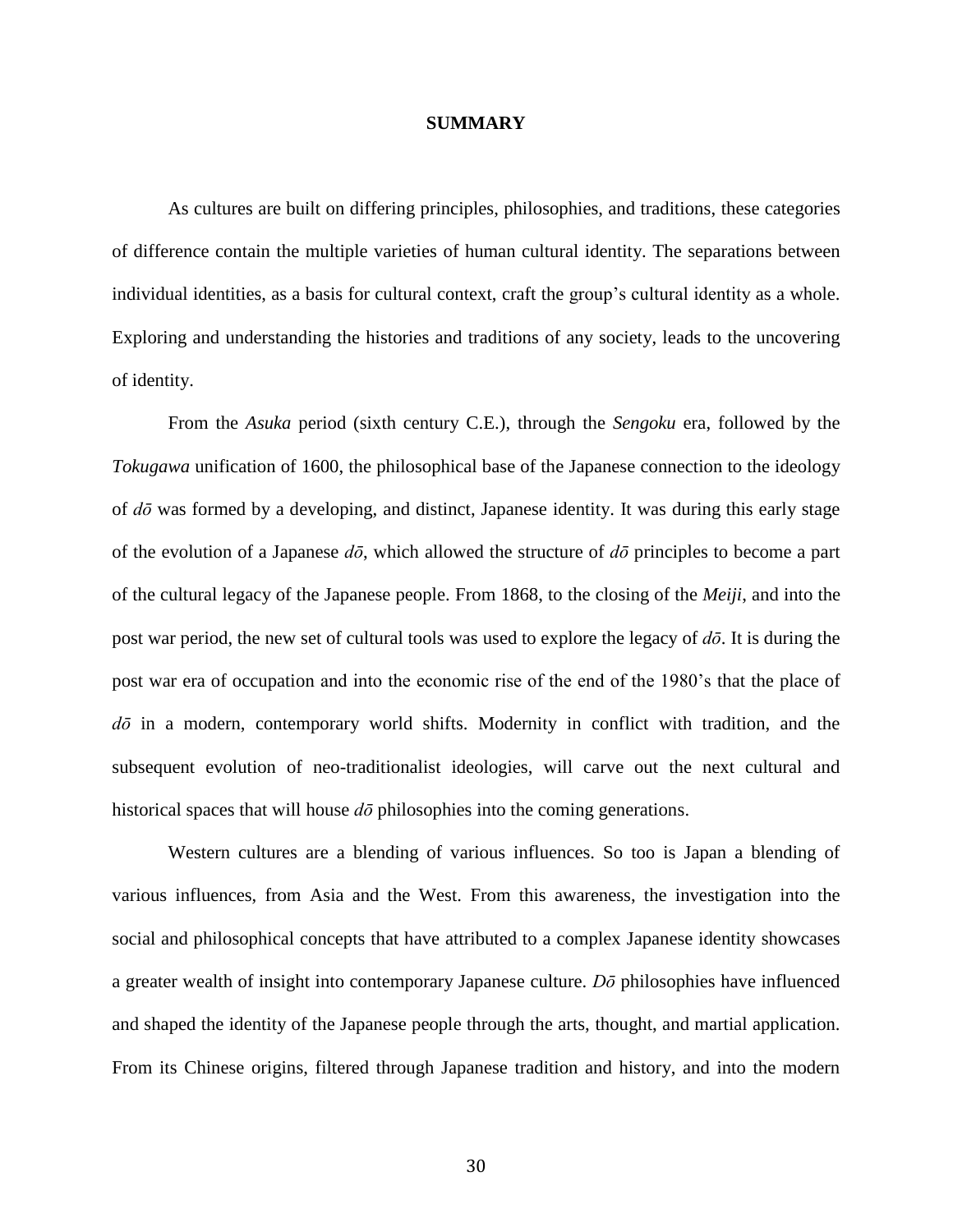world, the path of *dō* has continually had an effect on the creation of identity of contemporary Japan. While *dō* affects an outside interpretation of Japanese identity, it is a cultural export that will continue to have an effect of the world beyond.